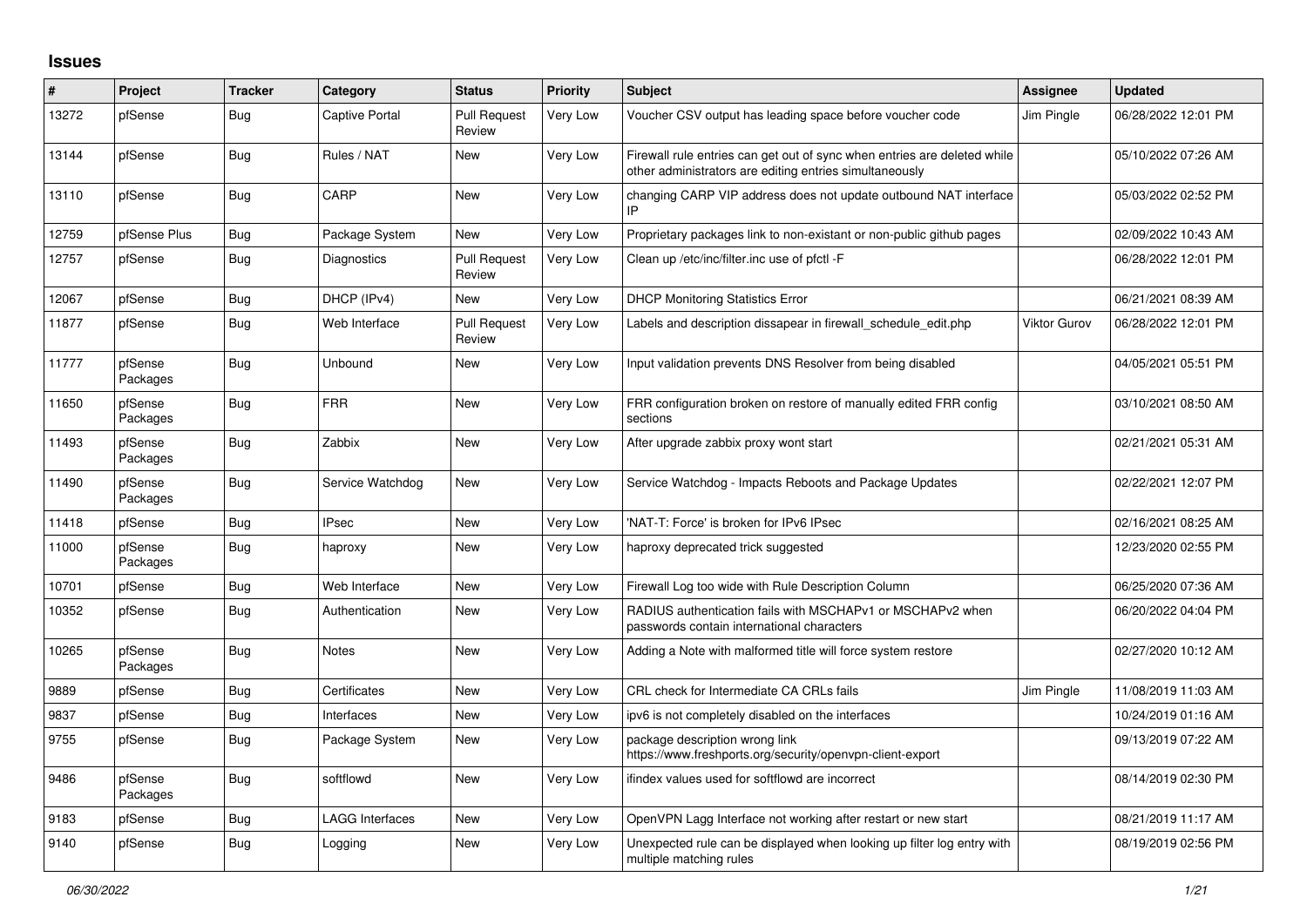| #     | Project             | <b>Tracker</b> | Category                | <b>Status</b>                 | <b>Priority</b> | <b>Subject</b>                                                                                       | Assignee          | <b>Updated</b>      |
|-------|---------------------|----------------|-------------------------|-------------------------------|-----------------|------------------------------------------------------------------------------------------------------|-------------------|---------------------|
| 9012  | pfSense<br>Packages | Bug            | Squid                   | New                           | Very Low        | Captive Portal authentication in Squid Proxy Server does not work                                    |                   | 10/12/2019 05:06 AM |
| 8464  | pfSense             | <b>Bug</b>     | <b>Wireless</b>         | <b>New</b>                    | Very Low        | Wireless USB card does not connect to WiFi automatically after<br>reboot/halt                        |                   | 06/19/2020 03:44 AM |
| 8454  | pfSense<br>Packages | <b>Bug</b>     | arpwatch                | <b>New</b>                    | Very Low        | Arpwatch package break email notifications from other sources                                        |                   | 06/23/2022 07:49 PM |
| 8233  | pfSense             | <b>Bug</b>     | <b>NAT Reflection</b>   | New                           | Very Low        | NAT reflection back to originating host broken when using<br><b>FQDN-based IP aliases</b>            |                   | 08/21/2019 10:53 AM |
| 8157  | pfSense             | Bug            | Dashboard               | <b>New</b>                    | Very Low        | Traffic Graph clutter from time to time                                                              |                   | 12/03/2017 06:40 AM |
| 7996  | pfSense             | <b>Bug</b>     | Web Interface           | Pull Request<br>Review        | Very Low        | Unnecessary link tag in login page                                                                   | Marcos<br>Mendoza | 06/28/2022 12:01 PM |
| 7857  | pfSense             | <b>Bug</b>     | Dashboard               | <b>New</b>                    | Very Low        | Interfaces Widget U/I fails to wrap IPV6 addresses when the string is<br>too wide for the widget     |                   | 08/13/2019 09:15 AM |
| 7648  | pfSense             | <b>Bug</b>     | CARP                    | New                           | Very Low        | SPAN ports on an interface renders CARP HA inoperative                                               |                   | 06/14/2017 09:19 PM |
| 7553  | pfSense             | <b>Bug</b>     | <b>Captive Portal</b>   | Confirmed                     | Very Low        | Captive portal on a parent interface blocks traffic on VLAN interfaces<br>too                        |                   | 08/19/2018 03:15 PM |
| 5091  | pfSense             | <b>Bug</b>     | Rules / NAT             | Confirmed                     | Very Low        | In rule creation destination ports fields (from and to) are too small to<br>read ports aliases names |                   | 01/07/2020 07:48 AM |
| 4298  | pfSense             | <b>Bug</b>     | <b>SNMP</b>             | Assigned                      | Very Low        | Excessive errors from snmpd                                                                          | Luiz Souza        | 09/13/2020 08:21 AM |
| 1738  | pfSense             | <b>Bug</b>     | Backup / Restore        | New                           | Very Low        | Restore fails when username in backup is not matching                                                |                   | 12/11/2021 07:51 PM |
| 13220 | pfSense             | Feature        | <b>Captive Portal</b>   | <b>New</b>                    | Very Low        | Voucher per-roll bandwidth restrictions and traffic quotas                                           |                   | 05/26/2022 08:16 AM |
| 13219 | pfSense             | Feature        | <b>Captive Portal</b>   | New                           | Very Low        | Enable/Disable single voucher roll                                                                   |                   | 05/26/2022 08:14 AM |
| 13161 | pfSense             | Feature        | Web Interface           | New                           | Very Low        | FLASH PORT'S LED button, to help quickly find port that need to be<br>connected to patch&cable       |                   | 05/14/2022 06:35 AM |
| 13072 | pfSense             | Feature        | Traffic Shaper (ALTQ)   | <b>Pull Request</b><br>Review | Very Low        | Matching background/font colors of queue values with dark theme.                                     |                   | 04/19/2022 07:32 AM |
| 12863 | pfSense             | Feature        | Authentication          | New                           | Very Low        | dynamically tune sha512crypt rounds                                                                  | Jim Pingle        | 03/19/2022 12:53 PM |
| 12832 | pfSense Plus        | Feature        | Hardware / Drivers      | New                           | Very Low        | 6100 configurable Blinking Blue LED                                                                  |                   | 02/22/2022 07:30 AM |
| 12789 | pfSense<br>Packages | Feature        | <b>ACME</b>             | New                           | Very Low        | Show expiration date of certificates in the ACME package list                                        |                   | 02/14/2022 09:20 AM |
| 12522 | pfSense             | Feature        | OpenVPN                 | New                           | Very Low        | More flexible Client-Specific Override options for controlling options<br>pushed to clients          |                   | 04/11/2022 03:11 PM |
| 12521 | pfSense             | Feature        | <b>Operating System</b> | New                           | Very Low        | Add the BBR2, QUIC, RACK Congestion Control (CC) protocols                                           |                   | 11/15/2021 07:40 AM |
| 12466 | pfSense             | Feature        | OpenVPN                 | New                           | Very Low        | Option to Disable Renegotiation timer in OpenVPN Server                                              |                   | 06/27/2022 07:22 AM |
| 12066 | pfSense             | Feature        | <b>Operating System</b> | New                           | Very Low        | Include man and man pages for all core programs and packages                                         |                   | 06/21/2021 07:44 AM |
| 11921 | pfSense             | Feature        | <b>DNS Resolver</b>     | <b>New</b>                    | Very Low        | Feature Request: Compile unbound with EDNS Client Subnet (ECS)<br>module (--enable-subnet)           |                   | 05/14/2021 07:29 AM |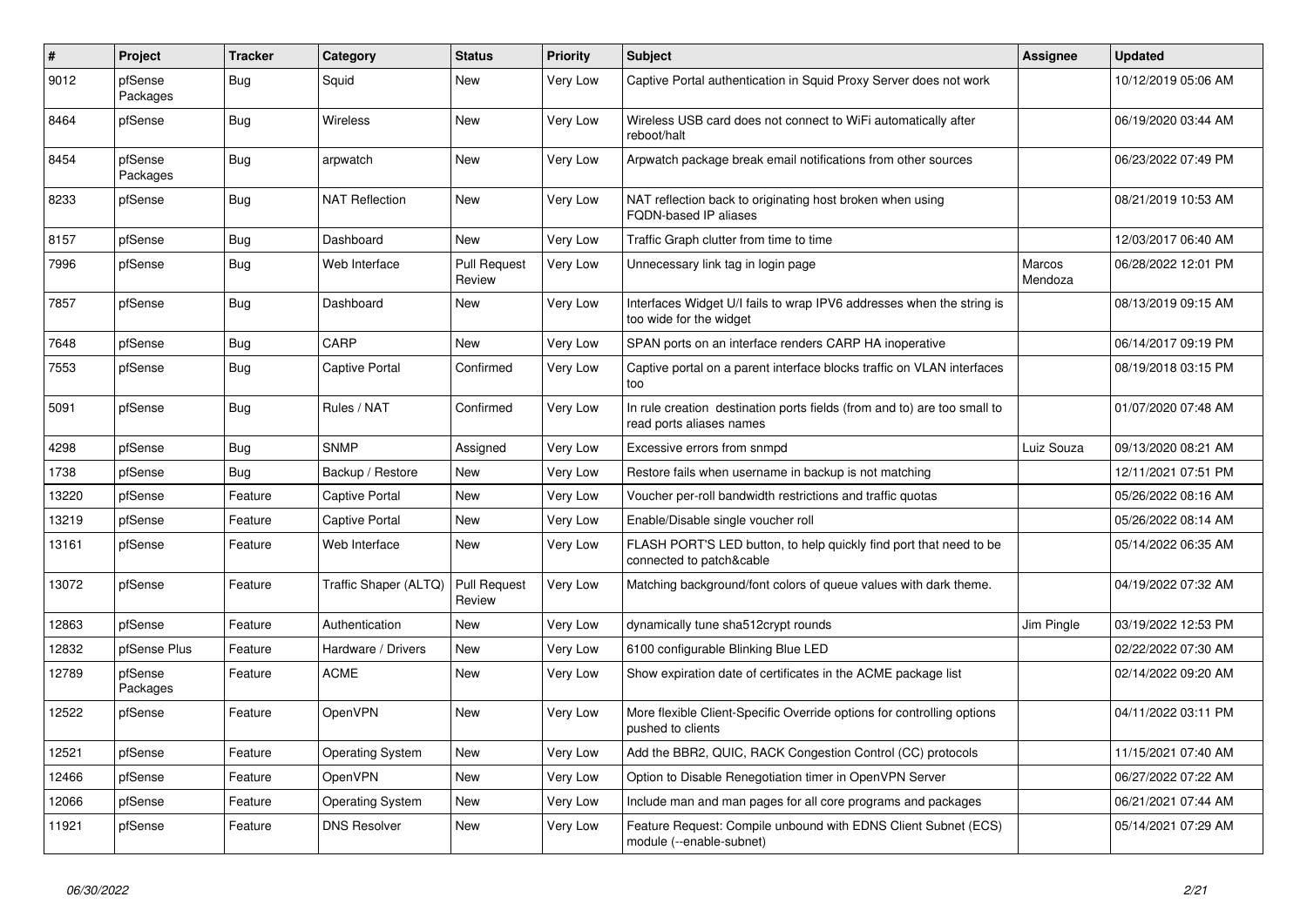| #     | Project             | <b>Tracker</b> | Category                 | <b>Status</b> | <b>Priority</b> | <b>Subject</b>                                                                          | Assignee   | <b>Updated</b>      |
|-------|---------------------|----------------|--------------------------|---------------|-----------------|-----------------------------------------------------------------------------------------|------------|---------------------|
| 11266 | pfSense<br>Packages | Feature        | AutoConfigBackup         | New           | Very Low        | Give an option to list restore point in "reverse" order/latest at the top.              |            | 01/19/2021 06:58 PM |
| 11169 | pfSense             | Feature        | Interfaces               | New           | Very Low        | Changing interface index order                                                          |            | 12/17/2020 05:44 AM |
| 11165 | pfSense<br>Packages | Feature        | OpenVPN Client<br>Export | <b>New</b>    | Very Low        | OpenVPN Exporter - Allow for name customization                                         |            | 07/10/2021 12:58 PM |
| 10831 | pfSense<br>Packages | Feature        | New Package<br>Request   | New           | Very Low        | Integration of nntp-proxy into pfsense                                                  |            | 08/13/2020 09:09 AM |
| 10802 | pfSense             | Feature        | DHCP (IPv4)              | New           | Very Low        | Seperator for DHCP Static Mapped leases                                                 |            | 07/31/2020 10:30 AM |
| 10732 | pfSense             | Feature        | <b>High Availability</b> | <b>New</b>    | Very Low        | Warning banner for secondary HA node                                                    |            | 12/23/2021 03:34 AM |
| 10731 | pfSense             | Feature        | <b>XMLRPC</b>            | <b>New</b>    | Very Low        | XML-sync primary/secondary config flag                                                  |            | 07/06/2020 03:52 PM |
| 10645 | pfSense             | Feature        | Package System           | New           | Very Low        | Choosing active repo after restoring config but before starting pkgs<br>auto-installing |            | 09/22/2020 01:04 PM |
| 10570 | pfSense<br>Packages | Feature        | OpenVPN Client<br>Export | New           | Very Low        | OpenVPN Export for iOS should use .ovpn12 for certs and private key                     |            | 05/19/2020 10:12 AM |
| 10467 | pfSense             | Feature        | <b>Notifications</b>     | New           | Very Low        | Email alert functionality for system health                                             |            | 05/21/2020 06:02 AM |
| 10446 | pfSense             | Feature        | Rules / NAT              | New           | Very Low        | VIP address is not shown in firewall rules                                              |            | 06/09/2022 02:07 PM |
| 10377 | pfSense<br>Packages | Feature        | FreeRADIUS               | <b>New</b>    | Very Low        | Allow usage of TOTP (Google-Authenticator) without PIN                                  |            | 03/30/2020 11:43 AM |
| 10358 | pfSense<br>Packages | Feature        | <b>FRR</b>               | <b>New</b>    | Very Low        | <b>Stage FRR Configuration Changes</b>                                                  |            | 03/19/2020 06:48 AM |
| 10290 | pfSense             | Feature        | Aliases / Tables         | New           | Very Low        | Firewall Aliases Add button on top of list                                              |            | 07/10/2021 01:03 PM |
| 10258 | pfSense             | Feature        | Certificates             | New           | Very Low        | allow to sign CA                                                                        |            | 02/20/2020 04:20 AM |
| 10250 | pfSense             | Feature        | DHCP (IPv4)              | <b>New</b>    | Very Low        | DHCP lease view by interface                                                            |            | 02/11/2020 07:47 AM |
| 10238 | pfSense             | Feature        | <b>Operating System</b>  | New           | Very Low        | Periodic Scrub of ZFS filesystem                                                        |            | 12/31/2020 03:02 PM |
| 9725  | pfSense<br>Packages | Feature        | <b>ACME</b>              | New           | Very Low        | Ability to use template variables in acme package                                       |            | 09/04/2019 07:12 AM |
| 9648  | pfSense<br>Packages | Feature        | haproxy                  | <b>New</b>    | Very Low        | Multiple node Sync HAProxy configuration to backup CARP members<br>via XMLRPC.          |            | 07/25/2019 10:04 AM |
| 9575  | pfSense             | Feature        | DHCP (IPv6)              | New           | Very Low        | RFC 7078 - Distributing Address Selection Policy Using DHCPv6                           |            | 08/14/2019 02:39 PM |
| 9336  | pfSense             | Feature        | Notifications            | New           | Very Low        | Make Dynamic DNS update notification e-mail optional                                    |            | 02/18/2019 11:49 AM |
| 9141  | pfSense<br>Packages | Feature        | <b>FRR</b>               | New           | Very Low        | FRR xmlrpc                                                                              | Jim Pingle | 11/26/2018 07:49 AM |
| 8879  | pfSense             | Feature        | DHCP (IPv4)              | New           | Very Low        | DHCP options ADD force options                                                          |            | 09/07/2018 09:14 AM |
| 8775  | pfSense             | Feature        | Authentication           | New           | Very Low        | Use SRV record for LDAP Authentication                                                  |            | 05/06/2020 07:49 AM |
| 8694  | pfSense             | Feature        | Authentication           | New           | Very Low        | Client CA Auth for PFSense WebGui                                                       |            | 08/21/2019 09:25 AM |
| 8599  | pfSense             | Feature        | Rules / NAT              | New           | Very Low        | IPv6 flow labels                                                                        |            | 07/16/2018 07:36 AM |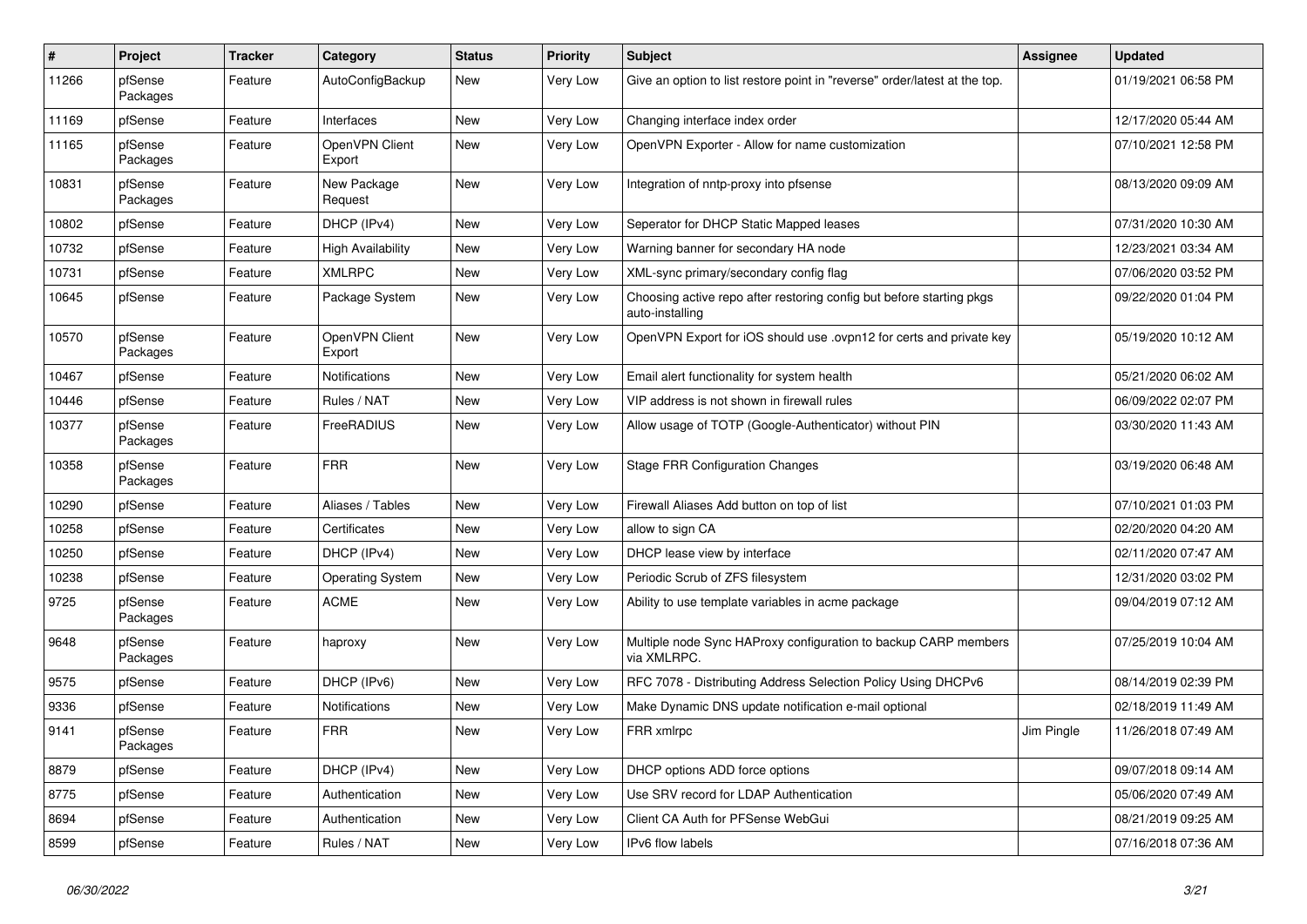| $\vert$ # | Project             | <b>Tracker</b>     | Category                 | <b>Status</b> | Priority | <b>Subject</b>                                                                                               | <b>Assignee</b>                       | <b>Updated</b>      |
|-----------|---------------------|--------------------|--------------------------|---------------|----------|--------------------------------------------------------------------------------------------------------------|---------------------------------------|---------------------|
| 8161      | pfSense<br>Packages | Feature            | <b>FreeRADIUS</b>        | New           | Very Low | Add virtual server support to FreeRadius                                                                     |                                       | 12/05/2017 01:57 PM |
| 8148      | pfSense<br>Packages | Feature            | OpenVPN Client<br>Export | New           | Very Low | OpenVPN - Output Windows Client .MSI Installer for GPO deployment                                            |                                       | 11/30/2017 01:24 PM |
| 7934      | pfSense             | Feature            | Dashboard                | <b>New</b>    | Very Low | format support phone# for international use                                                                  |                                       | 10/12/2017 04:38 PM |
| 7718      | pfSense             | Feature            | Dynamic DNS              | <b>New</b>    | Very Low | Hostname for Custom DynDNS Updater.                                                                          |                                       | 07/24/2017 10:05 AM |
| 7608      | pfSense<br>Packages | Feature            | <b>FreeRADIUS</b>        | <b>New</b>    | Very Low | Captive Portal amount of traffic Account + Free Radius+Mysgl                                                 |                                       | 05/28/2017 09:08 AM |
| 7030      | pfSense             | Feature            | Multi-WAN                | New           | Very Low | New Feature Load Balance Per Amount Of GB                                                                    |                                       | 08/13/2019 02:56 PM |
| 6804      | pfSense             | Feature            | Diagnostics              | New           | Very Low | Add row counter into Diagnostics -> Edit File                                                                |                                       | 08/20/2019 03:44 PM |
| 6544      | pfSense             | Feature            | DHCP (IPv4)              | New           | Very Low | RFC 3046 DHCP Option 82 support (and RFC 3315/4649/4580 for<br>IPv6)                                         |                                       | 07/13/2020 02:14 AM |
| 5835      | pfSense             | Feature            | OpenVPN                  | New           | Very Low | Improve OpenVPN client gateway detection in edge cases where the<br>remote does not send gateway information |                                       | 03/20/2016 12:29 AM |
| 5735      | pfSense             | Feature            | Aliases / Tables         | <b>New</b>    | Very Low | Automaticaly add DHCP leases to alias list or make it readable in<br>selected fields                         |                                       | 08/21/2019 11:01 AM |
| 895       | pfSense             | Feature            | PPP Interfaces           | New           | Very Low | PPP subsystem MPPE/MPPC support                                                                              |                                       | 09/10/2019 04:24 PM |
| 13250     | pfSense             | Todo               | DHCP (IPv4)              | New           | Very Low | Clean up DHCP Server option language                                                                         | Jim Pingle                            | 06/28/2022 12:01 PM |
| 13159     | pfSense             | Todo               | Web Interface            | New           | Very Low | Decrease distance between img-buttons in webGUI to eliminate<br>mistake entry                                |                                       | 05/14/2022 06:52 AM |
| 12457     | pfSense Docs        | Todo               | Packages                 | New           | Very Low | Add UPS Configuration Recipes for apcupsd and nut UPS Packages<br>with Common Brand Units                    |                                       | 10/18/2021 08:37 AM |
| 12025     | pfSense             | Todo               | Web Interface            | <b>New</b>    | Very Low | Add 1:1 Validation to Notify Someone They are 1:1 NAT'ing an<br><b>Interface Address</b>                     |                                       | 06/11/2021 10:05 AM |
| 10199     | pfSense             | Todo               | Translations             | <b>New</b>    | Very Low | Improve Spanish translation interface                                                                        | Aluisco Miguel<br>Ricardo<br>Mastrapa | 01/22/2020 09:22 AM |
| 8270      | pfSense             | Todo               | Web Interface            | New           | Very Low | Fix grammatically erroneous repetition                                                                       |                                       | 01/11/2018 08:19 AM |
| 6727      | pfSense             | Todo               | Web Interface            | New           | Very Low | Missing file apple-touch-icon-precomposed.png?                                                               | <b>Jared Dillard</b>                  | 08/18/2016 02:10 PM |
| 6647      | pfSense             | Todo               | Web Interface            | New           | Very Low | <b>Enable Additional Security Headers</b>                                                                    |                                       | 05/14/2021 01:09 AM |
| 11145     | pfSense Docs        | Correction         | Virtualization           | New           | Very Low | Feedback on pfSense Configuration Recipes - Virtualizing pfSense<br>with Hyper-V                             | Jim Pingle                            | 03/06/2021 04:14 PM |
| 12805     | pfSense Docs        | <b>New Content</b> | General                  | <b>New</b>    | Very Low | Add documentation about what triggers a notfication                                                          |                                       | 02/15/2022 05:10 PM |
| 12804     | pfSense Docs        | New Content        | General                  | <b>New</b>    | Very Low | Create Slack documentation                                                                                   |                                       | 02/15/2022 04:59 PM |
| 13318     | pfSense             | Bug                | Web Interface            | Feedback      | Low      | NDP Table not showing hostname                                                                               | Jim Pingle                            | 06/29/2022 12:16 PM |
| 13289     | pfSense             | Bug                | Backup / Restore         | New           | Low      | Attempting to restore a 0 byte "config.xml" prints an error that the file<br>cannot be read                  |                                       | 06/28/2022 12:01 PM |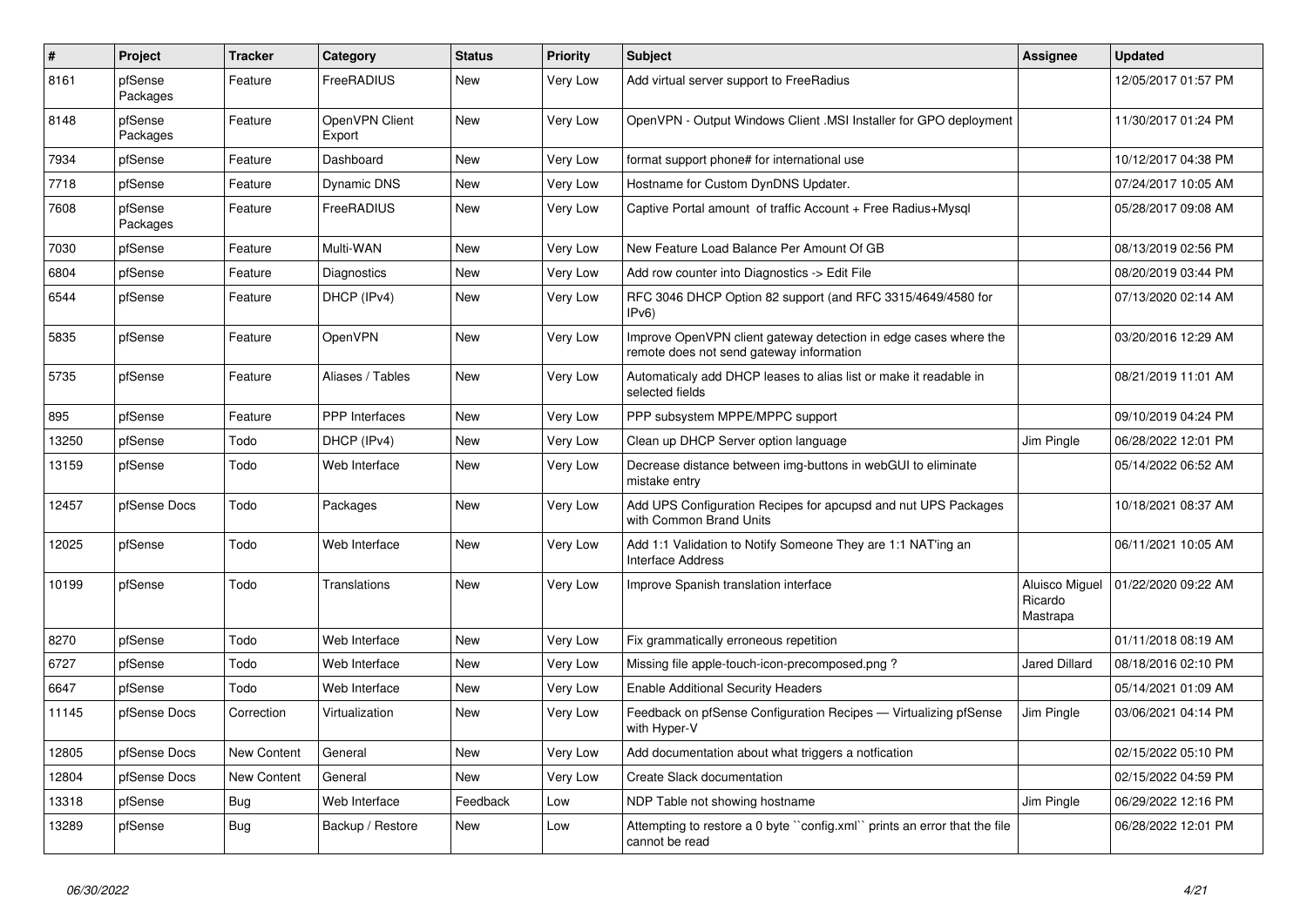| #     | Project             | <b>Tracker</b> | Category              | <b>Status</b>                 | <b>Priority</b> | <b>Subject</b>                                                                                               | Assignee            | <b>Updated</b>      |
|-------|---------------------|----------------|-----------------------|-------------------------------|-----------------|--------------------------------------------------------------------------------------------------------------|---------------------|---------------------|
| 13263 | pfSense             | <b>Bug</b>     | DHCP (IPv4)           | New                           | Low             | Deleting a static DHCP entry when the related IP is not in the arp<br>table spams the log                    |                     | 06/10/2022 11:18 AM |
| 13258 | pfSense             | Bug            | Console Menu          | <b>Pull Request</b><br>Review | Low             | secret menu option 100                                                                                       | Jim Pingle          | 06/28/2022 12:01 PM |
| 13247 | pfSense<br>Packages | <b>Bug</b>     | open-vm-tools         | New                           | Low             | Open-VM-Tools service actions do not work                                                                    |                     | 06/05/2022 07:09 PM |
| 13209 | pfSense<br>Packages | <b>Bug</b>     | pfBlockerNG           | <b>New</b>                    | Low             | Parsing Filter log by pfBlockerNG creates IP Block log with<br>Source/Destination mixed up or wrong Direcion | <b>Viktor Gurov</b> | 05/25/2022 03:50 AM |
| 13098 | pfSense<br>Packages | <b>Bug</b>     | haproxy               | Feedback                      | Low             | HAProxy Virtual IP broken link under Frontend setup                                                          |                     | 04/27/2022 08:35 AM |
| 13000 | pfSense             | <b>Bug</b>     | <b>IPsec</b>          | <b>New</b>                    | Low             | IPsec AES-GCM encryption algorithm "Key Length" field should be<br>labeled "ICV Length"                      |                     | 03/30/2022 07:40 AM |
| 12894 | pfSense Plus        | <b>Bug</b>     | Certificates          | <b>New</b>                    | Low             | duplicating freshly created certificates through refreshing                                                  |                     | 03/03/2022 02:35 PM |
| 12850 | pfSense             | <b>Bug</b>     | Routing               | New                           | Low             | Console error during boot: "route: route has not been found"                                                 |                     | 02/22/2022 08:27 AM |
| 12734 | pfSense             | <b>Bug</b>     | Web Interface         | Incomplete                    | Low             | Long hostname breaks DHCP leases layout                                                                      |                     | 01/31/2022 01:03 PM |
| 12539 | pfSense             | <b>Bug</b>     | Interfaces            | New                           | Low             | Changing VLAN ID for LAN interface in assignments silently fails.                                            |                     | 11/23/2021 04:12 AM |
| 12393 | pfSense             | Bug            | Traffic Shaper (ALTQ) | <b>New</b>                    | Low             | Priority of gOthersLow higher than default queues                                                            |                     | 09/21/2021 02:48 PM |
| 12264 | pfSense<br>Packages | Bug            | Squid                 | Feedback                      | Low             | Stray <table> line in squid monitor.php</table>                                                              | <b>Viktor Gurov</b> | 12/23/2021 10:53 AM |
| 12178 | pfSense<br>Packages | <b>Bug</b>     | <b>WireGuard</b>      | New                           | Low             | WireGuard always shows 'Configuring WireGuard tunnelsdone.'<br>message on boot                               |                     | 07/30/2021 06:58 AM |
| 12070 | pfSense             | <b>Bug</b>     | DHCP (IPv4)           | New                           | Low             | VLAN0 for WAN DHCP                                                                                           |                     | 12/23/2021 04:31 PM |
| 12013 | pfSense             | <b>Bug</b>     | Logging               | New                           | Low             | Reading log data is inefficient in certain cases                                                             |                     | 06/08/2021 07:35 AM |
| 11566 | pfSense             | <b>Bug</b>     | Web Interface         | New                           | Low             | Firewall Maximum Table Entries "default size" is whatever is entered                                         |                     | 02/27/2021 10:01 AM |
| 11530 | pfSense<br>Packages | <b>Bug</b>     | ntop                  | Feedback                      | Low             | ntopng 4.2 needs to be updated to 4.3, Bug when accessing a host for<br>details                              |                     | 03/05/2022 08:35 PM |
| 11509 | pfSense<br>Packages | Bug            | LCDProc               | New                           | Low             | LCD package - not starting at boot - stop and start in Status Window<br>not possible                         |                     | 02/23/2021 10:55 AM |
| 11352 | pfSense             | Bug            | FreeBSD               | New                           | Low             | CTF types $> 215$ in the pfSense kernel config results in DTrace<br>failing                                  | Scott Long          | 03/17/2021 02:52 AM |
| 11343 | pfSense<br>Packages | Bug            | <b>BIND</b>           | Feedback                      | Low             | Invalid link to pfSense-pkg-bind changelog                                                                   | Viktor Gurov        | 04/05/2022 08:12 AM |
| 11093 | pfSense             | <b>Bug</b>     | <b>Wireless</b>       | <b>New</b>                    | Low             | ral(4) driver non-functional in arm64                                                                        |                     | 11/21/2020 10:45 AM |
| 11074 | pfSense<br>Packages | <b>Bug</b>     | <b>BIND</b>           | New                           | Low             | bind Zone Settings Zones, Save button opens "Confirmation required<br>to save changes"                       |                     | 11/16/2020 11:08 AM |
| 10994 | pfSense<br>Packages | <b>Bug</b>     | squidguard            | <b>New</b>                    | Low             | SquidGuard Blacklists Restore Default button does not work                                                   |                     | 10/20/2020 12:26 PM |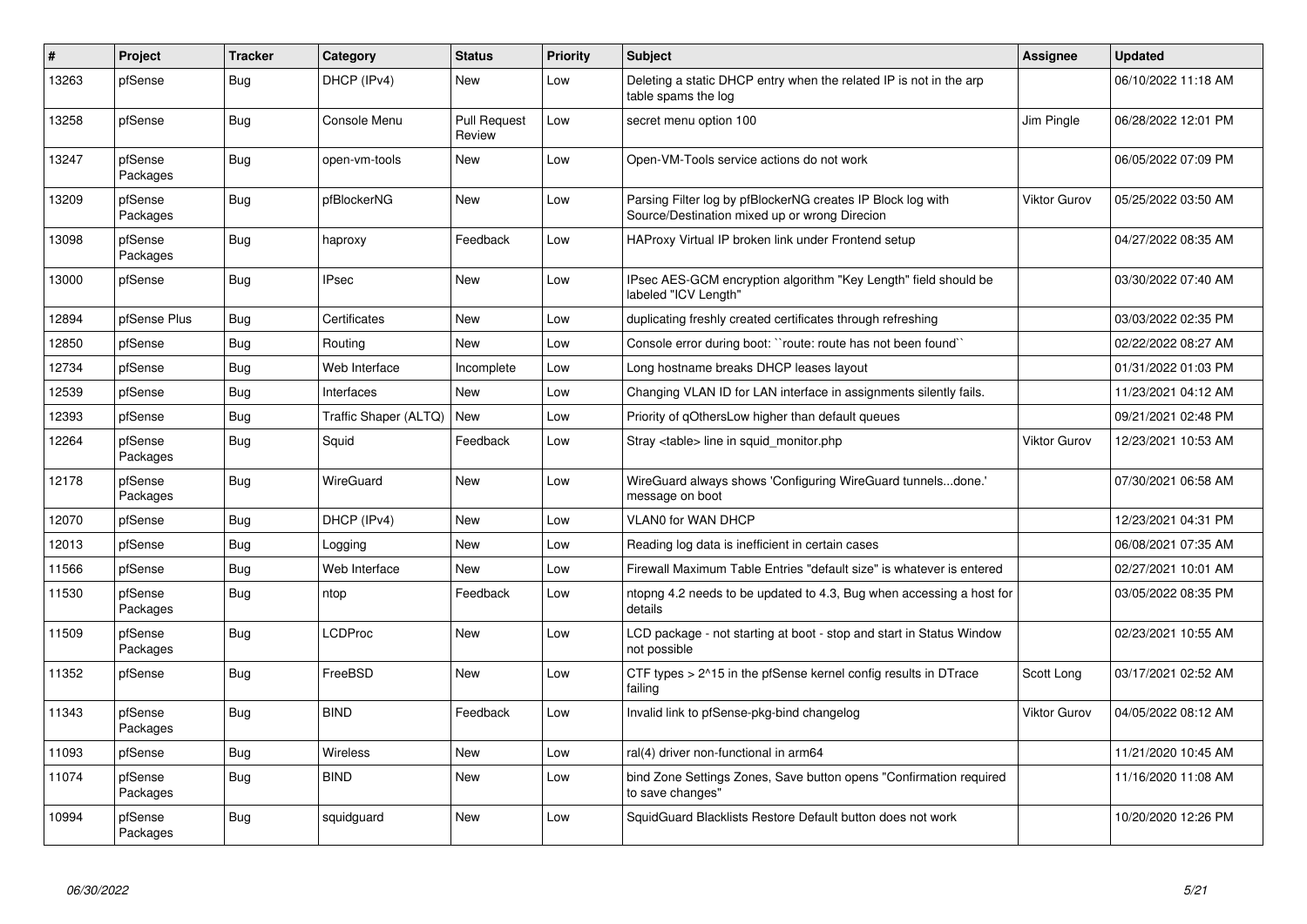| #     | Project             | <b>Tracker</b> | Category              | <b>Status</b> | <b>Priority</b> | <b>Subject</b>                                                                                                               | Assignee             | <b>Updated</b>      |
|-------|---------------------|----------------|-----------------------|---------------|-----------------|------------------------------------------------------------------------------------------------------------------------------|----------------------|---------------------|
| 10989 | pfSense<br>Packages | Bug            | Snort                 | <b>New</b>    | Low             | Snort alert page has hidden characters in IPv6 address                                                                       |                      | 10/17/2020 04:06 PM |
| 10959 | pfSense             | <b>Bug</b>     | <b>Traffic Graphs</b> | Feedback      | Low             | Traffic graph stopped on interface used via netmap                                                                           |                      | 02/22/2021 02:57 AM |
| 10952 | pfSense             | Bug            | Rules / NAT           | <b>New</b>    | Low             | Inconsistency in Subnet Defaults Between Firewall Rules and<br>Interface Address Assignments                                 |                      | 10/09/2020 12:50 PM |
| 10892 | pfSense             | Bug            | Rules / NAT           | New           | Low             | Large number of VLAN/LANs make floating rules are to read                                                                    | Jared Dillard        | 02/01/2021 03:29 PM |
| 10690 | pfSense             | <b>Bug</b>     | Installer             | <b>New</b>    | Low             | Not possible to make UFS install on ZFS formatted drive                                                                      |                      | 04/21/2022 12:39 PM |
| 9887  | pfSense             | <b>Bug</b>     | Rules / NAT           | <b>New</b>    | Low             | Rule separator positions change when deleting multiple rules                                                                 |                      | 06/28/2022 12:01 PM |
| 9353  | pfSense             | Bug            | Dashboard             | <b>New</b>    | Low             | PHPSession errors from limited access to dashboard and widgets                                                               |                      | 10/06/2020 09:31 AM |
| 9296  | pfSense             | Bug            | Aliases / Tables      | Confirmed     | Low             | Alias content is sometimes incomplete when mixing FQDN and IP<br>address                                                     | Reid<br>Linnemann    | 06/18/2022 03:12 PM |
| 9247  | pfSense<br>Packages | Bug            | haproxy               | New           | Low             | HAProxy multiple server selection on stats pages doesn't work                                                                |                      | 01/02/2019 04:44 PM |
| 9149  | pfSense             | Bug            | Package System        | New           | Low             | Continued issues with /tmp and /var in RAM on 2.4                                                                            |                      | 11/24/2018 11:56 AM |
| 8846  | pfSense             | Bug            | Gateways              | <b>New</b>    | Low             | Misleading gateway error message adding/editing static routes using<br>a disabled interface                                  |                      | 08/21/2019 11:29 AM |
| 8820  | pfSense             | Bug            | Rules / NAT           | <b>New</b>    | Low             | System/Advanced/Misc - "Do not kill connections when schedule<br>expires" UN-checked still leaves existing connections open. |                      | 07/28/2020 10:59 AM |
| 8576  | pfSense             | Bug            | Rules / NAT           | Feedback      | Low             | pfSense stops passing traffic after some time when using Outbound<br>NAT pool w/ Sticky Address                              |                      | 10/28/2021 01:47 PM |
| 8502  | pfSense             | Bug            | Web Interface         | Confirmed     | Low             | main (top) menu items do not drop down in some cases                                                                         |                      | 07/06/2020 02:39 PM |
| 8500  | pfSense             | <b>Bug</b>     | <b>Dynamic DNS</b>    | <b>New</b>    | Low             | Incorrect categorization of status/info messages from phpDynDNS                                                              |                      | 08/16/2019 12:50 PM |
| 8192  | pfSense             | Bug            | Gateway Monitoring    | New           | Low             | dpinger - Change in ISP link-local IPv6 address drops connectivity                                                           | Luiz Souza           | 11/05/2020 07:31 AM |
| 7848  | pfSense             | Bug            | Diagnostics           | New           | Low             | NDP Table Sort by Expiration Error                                                                                           |                      | 08/26/2019 02:56 PM |
| 7788  | pfSense             | Bug            | Dashboard             | <b>New</b>    | Low             | Irregular updating of widgets like cpu/uptime on system widget.                                                              |                      | 08/21/2019 09:03 AM |
| 7387  | pfSense             | Bug            | Dashboard             | <b>New</b>    | Low             | New Traffic Graph in dashboard resets inverted view to normal view                                                           | <b>Jared Dillard</b> | 12/11/2021 08:14 PM |
| 7329  | pfSense             | Bug            | <b>DNS Forwarder</b>  | New           | Low             | <b>DHCP Not Updating DNS</b>                                                                                                 |                      | 01/21/2022 09:16 PM |
| 7314  | pfSense             | Bug            | <b>RRD Graphs</b>     | New           | Low             | Discrepancy in ntp monitoring view                                                                                           |                      | 02/24/2017 08:37 PM |
| 7289  | pfSense             | Bug            | Certificates          | New           | Low             | Generating 4096bit Certificate                                                                                               |                      | 08/14/2019 09:56 AM |
| 6873  | pfSense             | Bug            | DHCP (IPv6)           | New           | Low             | radvd - Too many addresses in RDNSS section when previously using<br>DHCP <sub>v6</sub>                                      | Dominic<br>McKeown   | 06/06/2018 10:45 AM |
| 6696  | pfSense             | Bug            | Traffic Shaper (ALTQ) | New           | Low             | Add configure link to Status > Queues error message if traffic shaping<br>not configured                                     | Jared Dillard        | 08/21/2019 08:55 AM |
| 6430  | pfSense             | Bug            | <b>DNS Resolver</b>   | Confirmed     | Low             | pfsense should sanity-check hostnames when copying from<br>dhcpd.leases to /etc/hosts                                        |                      | 08/13/2019 01:23 PM |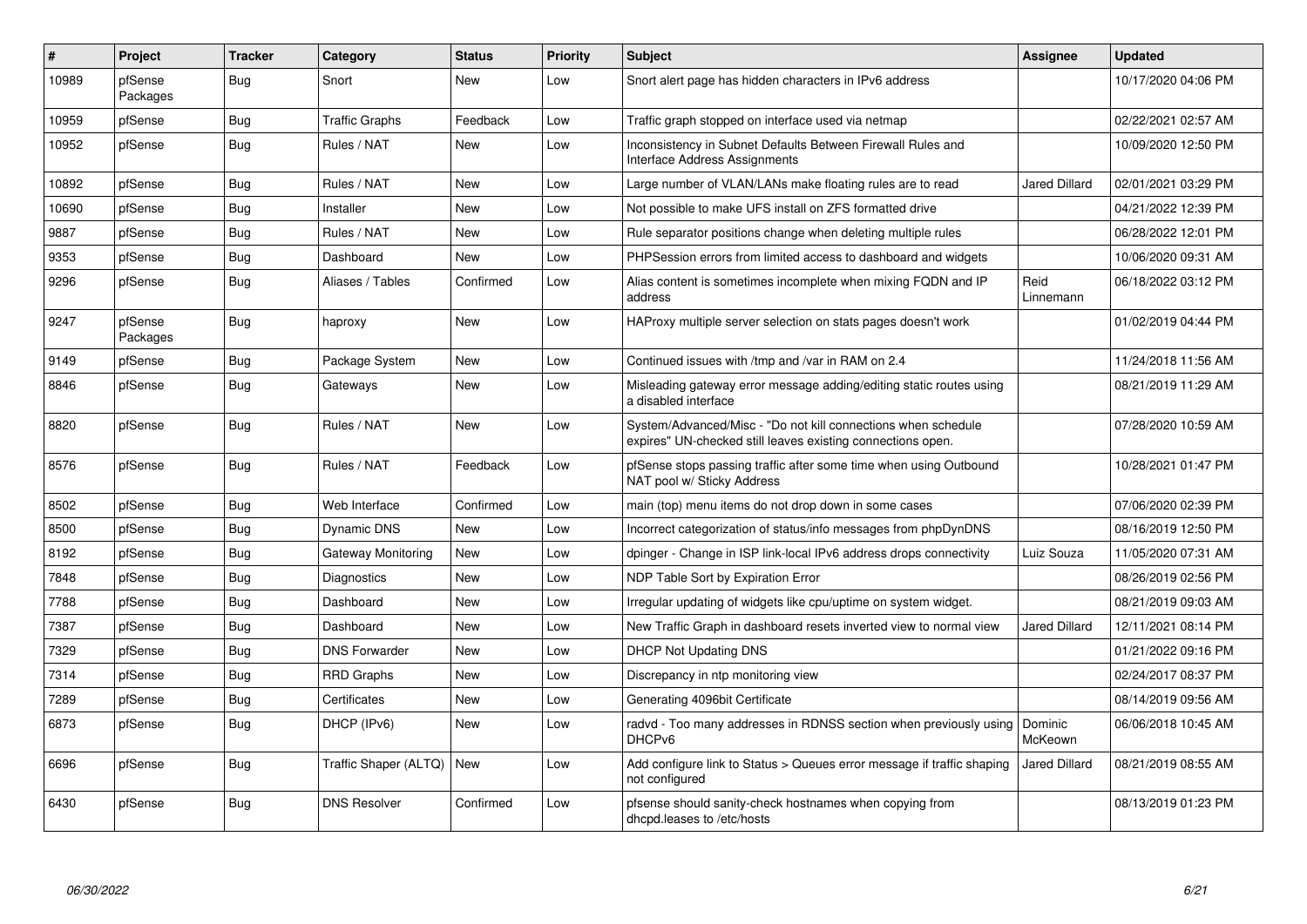| $\pmb{\#}$ | Project             | <b>Tracker</b> | Category                                        | <b>Status</b> | <b>Priority</b> | <b>Subject</b>                                                                                                         | <b>Assignee</b>      | <b>Updated</b>      |
|------------|---------------------|----------------|-------------------------------------------------|---------------|-----------------|------------------------------------------------------------------------------------------------------------------------|----------------------|---------------------|
| 6386       | pfSense             | <b>Bug</b>     | <b>IPv6 Router</b><br>Advertisements<br>(RADVD) | <b>New</b>    | Low             | Switching Router Advertisements to disabled should broadcast IP<br>Removal messages                                    |                      | 05/22/2016 10:44 PM |
| 6361       | pfSense             | <b>Bug</b>     | Web Interface                                   | <b>New</b>    | Low             | Responsive Mobile Menu issue                                                                                           |                      | 05/16/2016 12:09 PM |
| 6255       | pfSense             | Bug            | <b>PPP</b> Interfaces                           | Confirmed     | Low             | PPP Country/Provider/Plan configuration not saved                                                                      |                      | 04/25/2016 07:15 PM |
| 6055       | pfSense             | Bug            | Package System                                  | Confirmed     | Low             | Menu items may remain from packages no longer installed                                                                |                      | 06/18/2021 08:46 PM |
| 6026       | pfSense             | <b>Bug</b>     | Rules / NAT                                     | New           | Low             | webinterface, firewall rules, wrapping of columns or visible<br>(horizontal) scrollbar needed when contents doesnt fit | <b>Jared Dillard</b> | 08/20/2019 03:40 PM |
| 6023       | pfSense<br>Packages | <b>Bug</b>     | Suricata                                        | New           | Low             | Traffic Shaper (pfsense 2.3) Suricata V3.0 Inline Mode Operation                                                       | Luiz Souza           | 04/15/2016 05:59 AM |
| 6011       | pfSense             | <b>Bug</b>     | Web Interface                                   | Confirmed     | Low             | IPv6 link local fails HTTP REFERER check                                                                               |                      | 09/04/2016 09:57 AM |
| 5658       | pfSense             | Bug            | <b>Captive Portal</b>                           | Confirmed     | Low             | Files with the same name cannot be uploaded to multiple captive<br>portal zones                                        |                      | 12/18/2015 07:19 PM |
| 5469       | pfSense             | Bug            | Package System                                  | Confirmed     | Low             | package.dtd XSD schema is a piece of pathetic, useless,<br>unmaintained junk                                           |                      | 11/22/2015 06:26 AM |
| 4451       | pfSense             | Bug            | DHCP (IPv4)                                     | New           | Low             | Status DHCP Leases shows double entries for static entries without IP<br>address                                       | <b>Phillip Davis</b> | 05/21/2022 04:55 PM |
| 3889       | pfSense             | Bug            | <b>XML Parser</b>                               | Confirmed     | Low             | Non relevant changes in config.xml                                                                                     |                      | 08/13/2019 12:23 PM |
| 3411       | pfSense             | <b>Bug</b>     | Dashboard                                       | New           | Low             | Interfaces and statistics dashboard widgets very slow with large<br>numbers of interfaces                              |                      | 01/24/2014 02:09 AM |
| 2234       | pfSense             | <b>Bug</b>     | Web Interface                                   | Confirmed     | Low             | Status: Traffic Graph - only shows interface's subnet                                                                  |                      | 01/15/2022 08:33 PM |
| 2042       | pfSense             | Bug            | <b>NAT Reflection</b>                           | Confirmed     | Low             | NAT reflection doesn't apply to self-initiated traffic                                                                 |                      | 01/21/2021 10:38 PM |
| 12183      | pfSense             | Regression     | Interfaces                                      | New           | Low             | Changing MAC address for PPP parent interface stopped working                                                          |                      | 04/20/2022 04:16 PM |
| 13322      | pfSense             | Feature        | Diagnostics                                     | New           | Low             | Define Packet Capture Protocol                                                                                         |                      | 06/30/2022 06:45 AM |
| 13294      | pfSense             | Feature        | Gateways                                        | New           | Low             | Change gateway name                                                                                                    |                      | 06/22/2022 06:07 PM |
| 13168      | pfSense             | Feature        | Dashboard                                       | New           | Low             | Multiple Dashboard views for a single user                                                                             |                      | 05/16/2022 07:53 AM |
| 12813      | pfSense             | Feature        | Installer                                       | New           | Low             | Recover extra data in the installer                                                                                    |                      | 02/17/2022 07:52 AM |
| 12736      | pfSense<br>Packages | Feature        | pfBlockerNG                                     | New           | Low             | Allow custom cron intervals                                                                                            |                      | 01/30/2022 08:55 PM |
| 12564      | pfSense             | Feature        | Aliases / Tables                                | New           | Low             | add column to show that an Alias is in use by or not                                                                   |                      | 12/04/2021 07:25 PM |
| 12551      | pfSense             | Feature        | <b>DNS Resolver</b>                             | New           | Low             | Add ability to set DNS resolver search domain list                                                                     |                      | 12/01/2021 11:18 AM |
| 12370      | pfSense             | Feature        | Rules / NAT                                     | New           | Low             | Add limiters to Queue column on firewall rule list                                                                     |                      | 09/14/2021 07:37 AM |
| 12369      | pfSense<br>Packages | Feature        | Mail report                                     | New           | Low             | Skip If No Content issue                                                                                               |                      | 09/14/2021 06:40 AM |
| 12343      | pfSense             | Feature        | Diagnostics                                     | New           | Low             | Real time traffic monitoring                                                                                           |                      | 09/06/2021 01:26 PM |
| 12248      | pfSense             | Feature        | Package System                                  | New           | Low             | Package Update Availability Notification                                                                               |                      | 11/28/2021 10:02 AM |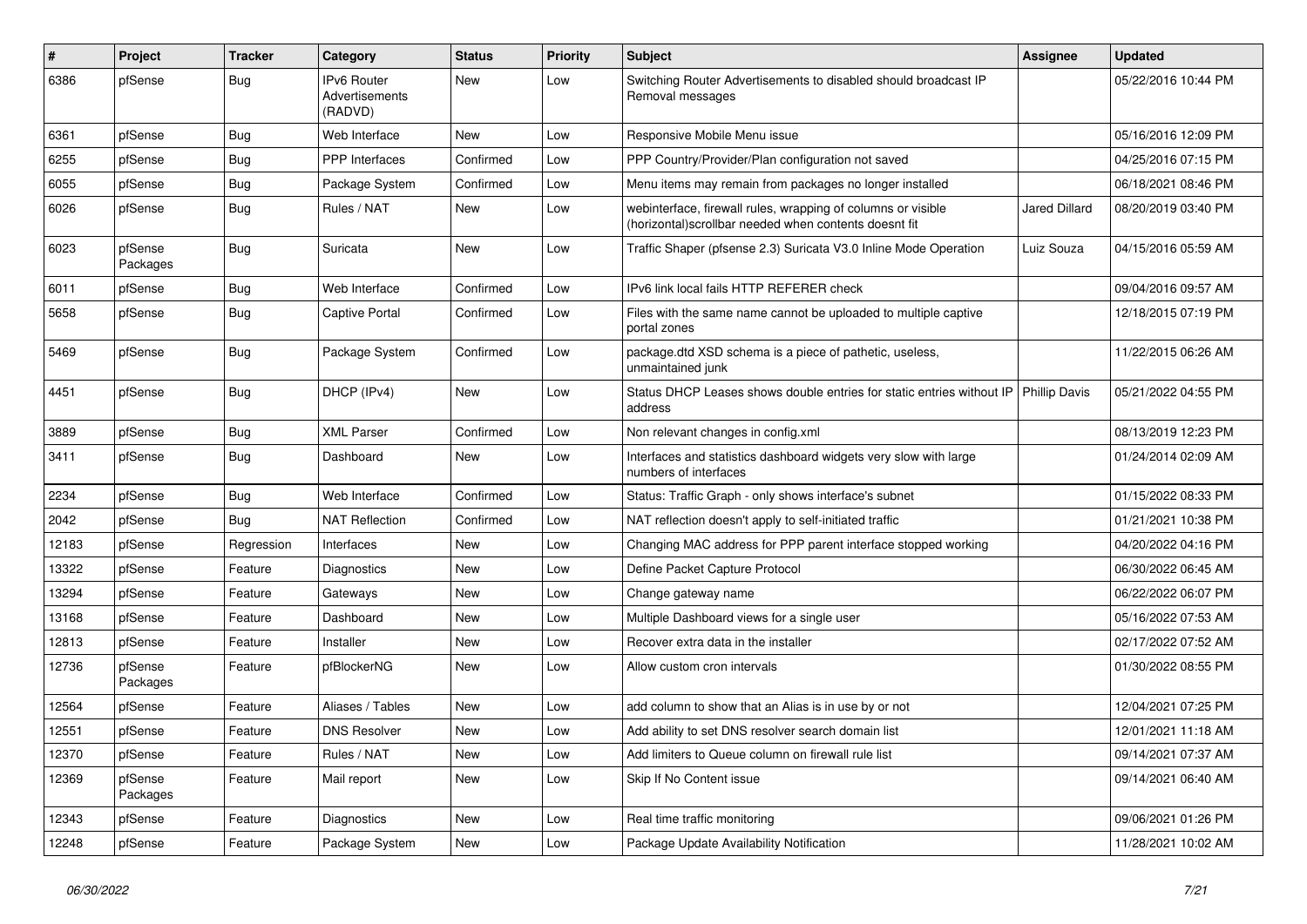| #     | Project             | <b>Tracker</b> | Category                    | <b>Status</b>                 | <b>Priority</b> | <b>Subject</b>                                                                              | Assignee      | <b>Updated</b>      |
|-------|---------------------|----------------|-----------------------------|-------------------------------|-----------------|---------------------------------------------------------------------------------------------|---------------|---------------------|
| 11837 | pfSense<br>Packages | Feature        | <b>FRR</b>                  | New                           | Low             | Increase field length of FRR Networks in Access Lists and Prefix Lists                      |               | 04/22/2021 07:10 AM |
| 11589 | pfSense             | Feature        | <b>Traffic Graphs</b>       | <b>Pull Request</b><br>Review | Low             | Fix iftop experimental traffic fetcher, unify and improve output style                      |               | 03/03/2021 03:30 PM |
| 11588 | pfSense             | Feature        | WireGuard                   | New                           | Low             | Automatically suggest next IP address in Wireguard interface subnet<br>when creating a peer |               | 12/22/2021 03:35 AM |
| 11440 | pfSense             | Feature        | Web Interface               | New                           | Low             | Expand collapsed sections by clicking anywhere on header                                    |               | 10/28/2021 01:35 PM |
| 11438 | pfSense             | Feature        | Hardware / Drivers          | New                           | Low             | Allow multiple cryptographic accelerator modules to be loaded at the<br>same time           |               | 02/18/2021 12:40 PM |
| 11369 | pfSense             | Feature        | <b>Operating System</b>     | New                           | Low             | add Enabling IPv6 Source Address Validation support                                         |               | 02/04/2021 10:03 AM |
| 11270 | pfSense             | Feature        | <b>VPN (Multiple Types)</b> | New                           | Low             | Consider integrating Nebula mesh VPN                                                        |               | 01/20/2021 03:34 PM |
| 11213 | pfSense             | Feature        | Gateways                    | New                           | Low             | Option to mark gateway as down directly from Table                                          |               | 01/03/2021 07:09 AM |
| 11026 | pfSense<br>Packages | Feature        | FreeRADIUS                  | New                           | Low             | Feedback on Packages - FreeRADIUS package                                                   |               | 11/02/2020 07:21 AM |
| 11004 | pfSense             | Feature        | DHCP (IPv4)                 | New                           | Low             | DHCP reservations with no IP address show entries in DHCP leases                            |               | 10/26/2020 07:22 AM |
| 10995 | pfSense             | Feature        | <b>Operating System</b>     | New                           | Low             | Remove VMware MSI-X from the PCI blacklist.                                                 |               | 10/20/2020 11:40 AM |
| 10918 | pfSense             | Feature        | Aliases / Tables            | New                           | Low             | IP Aliases de-duplication                                                                   |               | 12/13/2020 11:37 PM |
| 10472 | pfSense<br>Packages | Feature        | Suricata                    | <b>New</b>                    | Low             | Blocked host alert table break out by timestamp and type to allow<br>sorting by date        |               | 04/17/2020 12:46 PM |
| 10466 | pfSense<br>Packages | Feature        | Suricata                    | New                           | Low             | Add checkbox to Suricata blocked host view to resolve all resolvable<br>IP's automatically  |               | 02/02/2022 06:04 PM |
| 10395 | pfSense             | Feature        | Dashboard                   | New                           | Low             | Add Dashboard System Information support for more PC Engines<br>APU boards                  |               | 02/17/2022 01:02 AM |
| 10312 | pfSense             | Feature        | Rules / NAT                 | <b>New</b>                    | Low             | Reordering of NAT rules without dragging                                                    |               | 03/03/2020 07:28 AM |
| 10280 | pfSense             | Feature        | Dashboard                   | New                           | Low             | DHCP Leases widget                                                                          |               | 11/07/2020 09:18 PM |
| 10204 | pfSense             | Feature        | Interfaces                  | New                           | Low             | Possible clarification of Track IPv6 Interface Subnet ID                                    |               | 01/23/2020 01:04 PM |
| 10144 | pfSense             | Feature        | Web Interface               | New                           | Low             | Default Sort Order, DHCP Leases                                                             |               | 12/31/2019 06:47 PM |
| 9970  | pfSense             | Feature        | <b>Captive Portal</b>       | New                           | Low             | Captive Portal and SAML2 Integration                                                        | Mauro Braggio | 10/12/2020 07:39 AM |
| 9718  | pfSense             | Feature        | Diagnostics                 | New                           | Low             | Make diag_states_summary table sortable                                                     |               | 10/06/2020 09:12 AM |
| 9717  | pfSense             | Feature        | Web Interface               | New                           | Low             | Search box for pfsense?                                                                     |               | 07/05/2020 02:14 PM |
| 9293  | pfSense             | Feature        | Web Interface               | New                           | Low             | Provide WebUI message (banner) prior to login                                               |               | 08/14/2019 02:39 PM |
| 9085  | pfSense<br>Packages | Feature        | OpenVPN Client<br>Export    | New                           | Low             | OpenVPN connect/disconnect scripts                                                          |               | 08/13/2019 09:15 AM |
| 8532  | pfSense             | Feature        | OpenVPN                     | New                           | Low             | Ability to add metric to pushed routes                                                      |               | 05/22/2018 07:45 AM |
| 8474  | pfSense             | Feature        | <b>High Availability</b>    | New                           | Low             | Easier Conversion to HA Pair from Existing Non-HA Firewall                                  |               | 04/19/2018 11:52 PM |
| 8458  | pfSense             | Feature        | Dashboard                   | New                           | Low             | Allow reordering of interface widget                                                        |               | 08/14/2019 10:52 AM |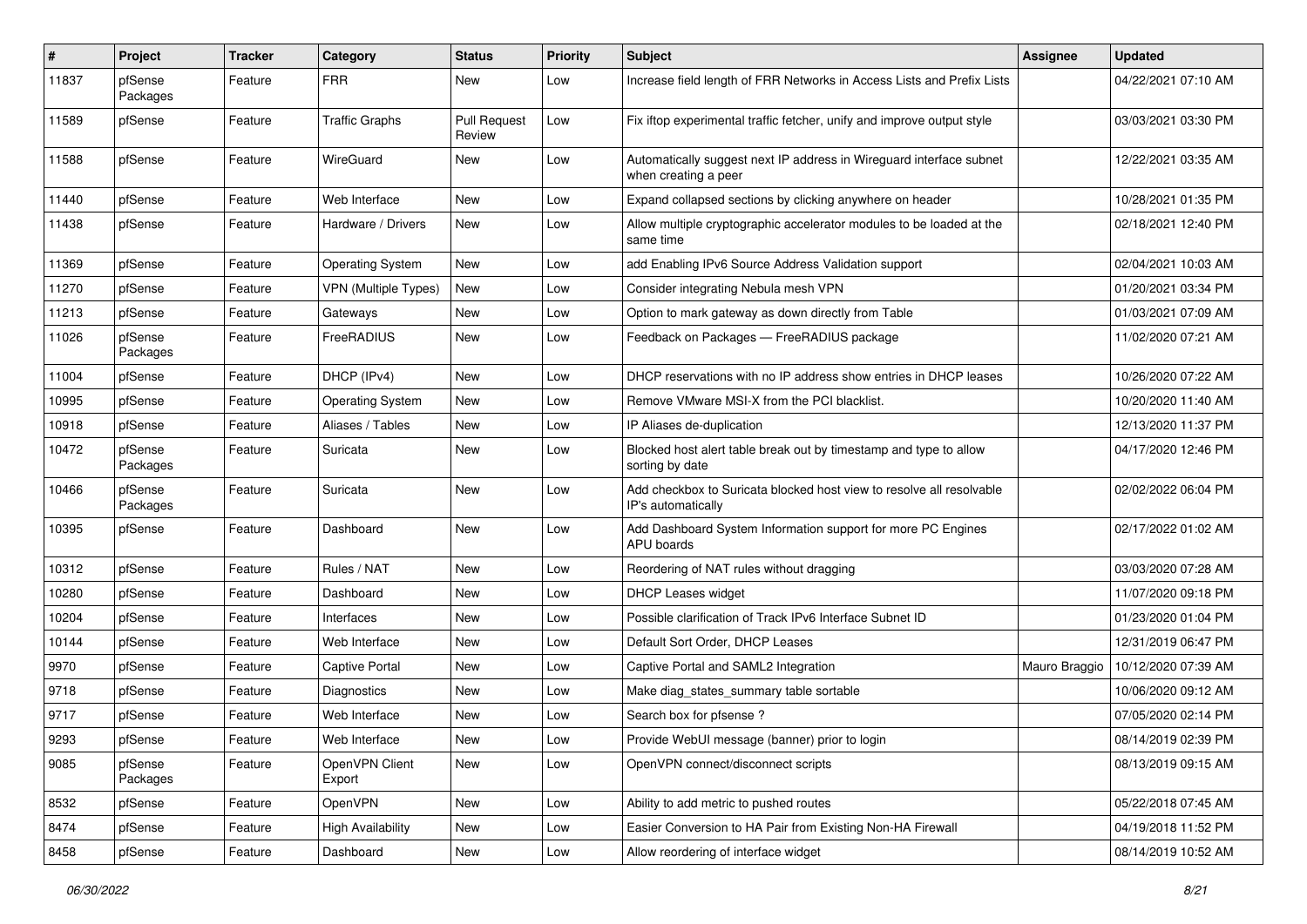| #    | Project             | <b>Tracker</b> | Category                 | <b>Status</b> | <b>Priority</b> | <b>Subject</b>                                                                                                                     | Assignee | <b>Updated</b>      |
|------|---------------------|----------------|--------------------------|---------------|-----------------|------------------------------------------------------------------------------------------------------------------------------------|----------|---------------------|
| 8316 | pfSense             | Feature        | Rules / NAT              | New           | Low             | expiration date when creating new rules                                                                                            |          | 08/21/2019 09:11 AM |
| 7902 | pfSense<br>Packages | Feature        | OpenVPN Client<br>Export | New           | Low             | allow vpn client export of other to be a blank field                                                                               |          | 08/19/2019 03:33 PM |
| 7688 | pfSense             | Feature        | Backup / Restore         | New           | Low             | AutoConfigBackup - Info Icon - username only                                                                                       |          | 10/22/2017 10:46 AM |
| 7683 | pfSense<br>Packages | Feature        | New Package<br>Request   | New           | Low             | Splunk Universal Forwarder Package                                                                                                 |          | 08/19/2019 02:54 PM |
| 7531 | pfSense             | Feature        | Package System           | New           | Low             | pkg behavior when encountering invalid SSL certificate                                                                             |          | 05/08/2017 06:57 PM |
| 7495 | pfSense             | Feature        | <b>DNS Resolver</b>      | New           | Low             | Ability to set TTL for local for Unbound host overrides and dhcp leases                                                            |          | 03/06/2018 09:46 AM |
| 7459 | pfSense             | Feature        | Diagnostics              | New           | Low             | "Refresh" button for Diagnostics/Tables display                                                                                    |          | 08/21/2019 09:27 AM |
| 7442 | pfSense             | Feature        | <b>Diagnostics</b>       | New           | Low             | Suggestions for Diagnostics / ARP Table and Diagnostics / NDP<br>Table                                                             |          | 08/21/2019 09:27 AM |
| 7441 | pfSense             | Feature        | DHCP (IPv4)              | New           | Low             | Display start/end times for Static Mapping leases on DHCP<br>Leases/DHCPv6 Leases                                                  |          | 08/21/2019 10:48 AM |
| 7365 | pfSense             | Feature        | Logging                  | New           | Low             | Pass firewall/filter rule set through logging for centralized loggers to<br>key on                                                 |          | 03/07/2017 10:44 AM |
| 7181 | pfSense             | Feature        | Rules / NAT              | New           | Low             | Add Top and Add Bottom on Seperator                                                                                                |          | 08/21/2019 08:55 AM |
| 7078 | pfSense             | Feature        | OpenVPN                  | New           | Low             | Allow reordering of client specific overrides in OpenVPN                                                                           |          | 11/21/2019 02:48 PM |
| 6842 | pfSense             | Feature        | Package System           | New           | Low             | Package Manager progress bar should indicate overall progress                                                                      |          | 08/21/2019 08:55 AM |
| 6608 | pfSense             | Feature        | Backup / Restore         | New           | Low             | backup and restore dhcp                                                                                                            |          | 07/13/2016 04:09 PM |
| 5567 | pfSense             | Feature        | Dashboard                | New           | Low             | CARP status widget does not update in real time                                                                                    |          | 08/20/2019 03:33 PM |
| 5307 | pfSense             | Feature        | <b>RRD Graphs</b>        | New           | Low             | Add logarithmic scale option to RRD graphs                                                                                         |          | 10/14/2015 07:37 AM |
| 4914 | pfSense             | Feature        | Diagnostics              | New           | Low             | <b>Packet Capture Settings</b>                                                                                                     |          | 08/20/2019 08:51 AM |
| 4724 | pfSense             | Feature        | <b>Captive Portal</b>    | New           | Low             | Captive Portal Status Add Client Hostname                                                                                          |          | 05/22/2015 08:38 AM |
| 4374 | pfSense             | Feature        | <b>Notifications</b>     | New           | Low             | Add timestamps to notification e-mails                                                                                             |          | 02/05/2015 12:43 AM |
| 4234 | pfSense             | Feature        | <b>IPsec</b>             | Assigned      | Low             | allow for strict user <> cn validation of mobile ipsec users when using<br>rsa+xauth                                               |          | 01/24/2017 06:11 AM |
| 4195 | pfSense             | Feature        | Aliases / Tables         | New           | Low             | Aliases: sections                                                                                                                  |          | 08/21/2019 11:01 AM |
| 4165 | pfSense             | Feature        | Rules / NAT              | <b>New</b>    | Low             | Allow for security zones when defining interfaces and firewall rules.                                                              |          | 02/06/2016 04:35 AM |
| 3943 | pfSense             | Feature        | <b>Operating System</b>  | New           | Low             | pf - divert-reply not implemented (usefull for haproxy)                                                                            |          | 10/16/2014 06:42 PM |
| 3859 | pfSense             | Feature        | Gateway Monitoring       | New           | Low             | Make it possible to set the source IP address for gateway monitoring                                                               |          | 11/06/2016 10:12 PM |
| 3162 | pfSense             | Feature        | PPP Interfaces           | New           | Low             | <b>MLPPP Status of connections</b>                                                                                                 |          | 08/20/2019 10:20 AM |
| 2545 | pfSense             | Feature        | <b>Captive Portal</b>    | New           | Low             | CaptivePortal: Custom "Re-authenticate every x minutes"                                                                            |          | 07/08/2012 05:21 PM |
| 2357 | pfSense             | Feature        | Interfaces               | New           | Low             | Support Dual Stack Lite                                                                                                            |          | 05/13/2014 09:39 PM |
| 2323 | pfSense             | Feature        | DHCP (IPv4)              | New           | Low             | GUI doesn't allow to configure DHCP server to serve IP addresses<br>belonging to subnets wich are not associated with an interface |          | 08/19/2019 10:27 AM |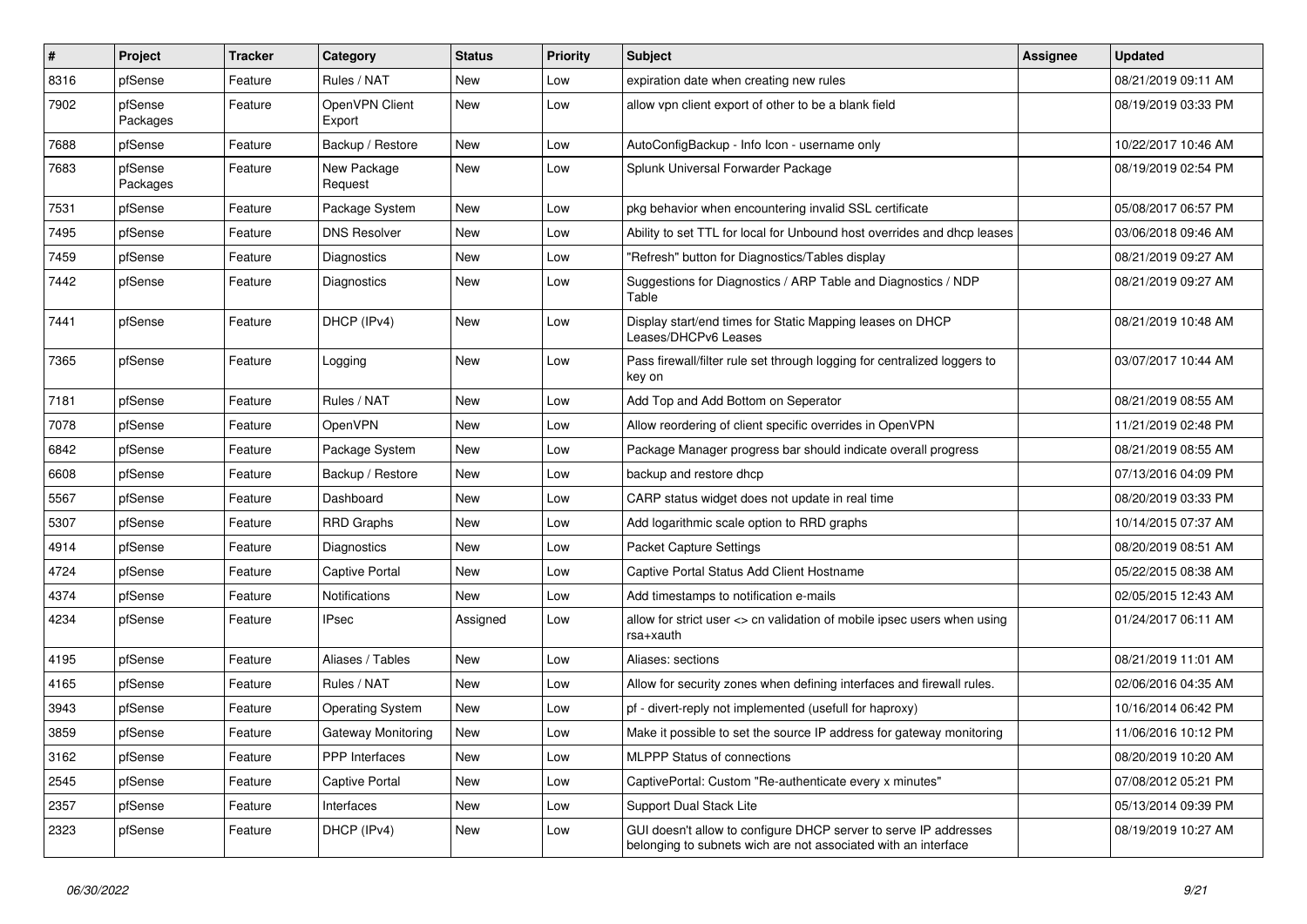| #     | <b>Project</b>      | <b>Tracker</b> | Category                     | <b>Status</b>                 | Priority | <b>Subject</b>                                                                                                                        | Assignee                       | <b>Updated</b>      |
|-------|---------------------|----------------|------------------------------|-------------------------------|----------|---------------------------------------------------------------------------------------------------------------------------------------|--------------------------------|---------------------|
| 1219  | pfSense             | Feature        | Developer Tools              | New                           | Low      | Ship DTRACE enabled kernels in the images                                                                                             |                                | 07/26/2017 03:14 AM |
| 628   | pfSense             | Feature        | Web Interface                | New                           | Low      | Ability to specify listen IP address of management services (SSH, web<br>interface)                                                   |                                | 07/09/2021 01:21 PM |
| 290   | pfSense             | Feature        | Multi-WAN                    | <b>New</b>                    | Low      | Add Multi-WAN awareness to UPnP                                                                                                       |                                | 01/06/2016 05:24 PM |
| 84    | pfSense             | Feature        | Web Interface                | <b>New</b>                    | Low      | Nightly Filter Summary E-Mail                                                                                                         | Jim Pingle                     | 04/03/2010 06:22 PM |
| 13291 | pfSense Docs        | Todo           | Configuration                | New                           | Low      | Notification documentation                                                                                                            |                                | 06/21/2022 10:22 AM |
| 12214 | pfSense Docs        | Todo           | General                      | <b>New</b>                    | Low      | Connect to WebGui.                                                                                                                    |                                | 08/05/2021 04:39 AM |
| 11508 | pfSense             | Todo           | Web Interface                | <b>Pull Request</b><br>Review | Low      | Update SimplePie to to v1.5.6                                                                                                         |                                | 02/23/2021 07:23 AM |
| 11471 | pfSense Docs        | Todo           | Development                  | New                           | Low      | Feedback on Development - Developing Packages                                                                                         | Jim Pingle                     | 02/19/2021 02:52 PM |
| 10464 | pfSense             | Todo           | Upgrade                      | New                           | Low      | Disallow package updates when a system update is available                                                                            |                                | 06/30/2022 08:41 AM |
| 8743  | pfSense             | Todo           | Gateways                     | New                           | Low      | Gateway Groups page should list gateways in tier order                                                                                |                                | 08/14/2019 12:16 PM |
| 7411  | pfSense<br>Packages | Todo           | ladvd                        | New                           | Low      | LADVD Devices not wide enough                                                                                                         |                                | 10/22/2017 05:04 AM |
| 6752  | pfSense<br>Packages | Todo           | <b>Status Traffic Totals</b> | New                           | Low      | <b>Traffic Totals Data Summary Graph</b>                                                                                              | <b>Jared Dillard</b>           | 11/08/2017 08:58 AM |
| 6697  | pfSense             | Todo           | Web Interface                | New                           | Low      | White squares around the numeric values in the Status / Queues page                                                                   | <b>Jared Dillard</b>           | 08/15/2016 03:19 AM |
| 6390  | pfSense             | Todo           | Dashboard                    | New                           | Low      | Autoscale from Traffic Graph not correct size (big graphs)                                                                            |                                | 05/23/2016 01:38 PM |
| 5480  | pfSense             | Todo           | Web Interface                | <b>New</b>                    | Low      | inconsistent display of default values in fields                                                                                      | <b>Jared Dillard</b>           | 03/01/2016 04:59 PM |
| 9608  | pfSense Docs        | Correction     | Recipes                      | New                           | Low      | Feedback on Virtualization — Virtualizing pfSense with Hyper-V                                                                        | Jim Pingle                     | 03/06/2021 04:29 PM |
| 9454  | pfSense Docs        | Correction     | Interfaces                   | <b>New</b>                    | Low      | Feedback on IDS / IPS - Snort Suppression Lists                                                                                       | Jim Pingle                     | 09/23/2020 02:44 PM |
| 13325 | pfSense Plus        | <b>Bug</b>     | Dashboard                    | New                           | Normal   | System Information Widget Reloading                                                                                                   |                                | 06/30/2022 12:00 PM |
| 13323 | pfSense             | <b>Bug</b>     | <b>Captive Portal</b>        | New                           | Normal   | Captive Portal breaks policy based routing for mac address bypassed<br>clients after upgrade to 22.05                                 | Kristof Provost                | 06/30/2022 09:46 AM |
| 13321 | pfSense             | Bug            | DHCP (IPv4)                  | <b>Pull Request</b><br>Review | Normal   | dhcpleases handles duplicate hostnames incorrectly                                                                                    |                                | 06/30/2022 07:06 AM |
| 13320 | pfSense Plus        | Bug            | Gateways                     | New                           | Normal   | IP aliases with a CARP VIP parent are not available as VIP choices<br>for gateway groups                                              |                                | 06/29/2022 02:03 PM |
| 13317 | pfSense             | Bug            | <b>PHP</b> Interpreter       | Feedback                      | Normal   | `array filter`` PHP Errors in ``interfaces.inc``                                                                                      | Reid<br>Linnemann              | 06/30/2022 11:46 AM |
| 13310 | pfSense             | <b>Bug</b>     | Rules / NAT                  | Feedback                      | Normal   | Each line in the NPt destination IPv6 prefix list also contains the<br>network of the previous line when multiple choices are present | Jim Pingle                     | 06/28/2022 12:01 PM |
| 13303 | pfSense             | <b>Bug</b>     | Dynamic DNS                  | <b>Pull Request</b><br>Review | Normal   | DynDNS - DNSExit no longer working                                                                                                    | Koen Zomers                    | 06/28/2022 12:01 PM |
| 13298 | pfSense             | <b>Bug</b>     | Dynamic DNS                  | <b>Pull Request</b><br>Review | Normal   | Dynv6 does not check response code when updating                                                                                      | <b>Tiago Beling</b><br>d'Avila | 06/28/2022 12:01 PM |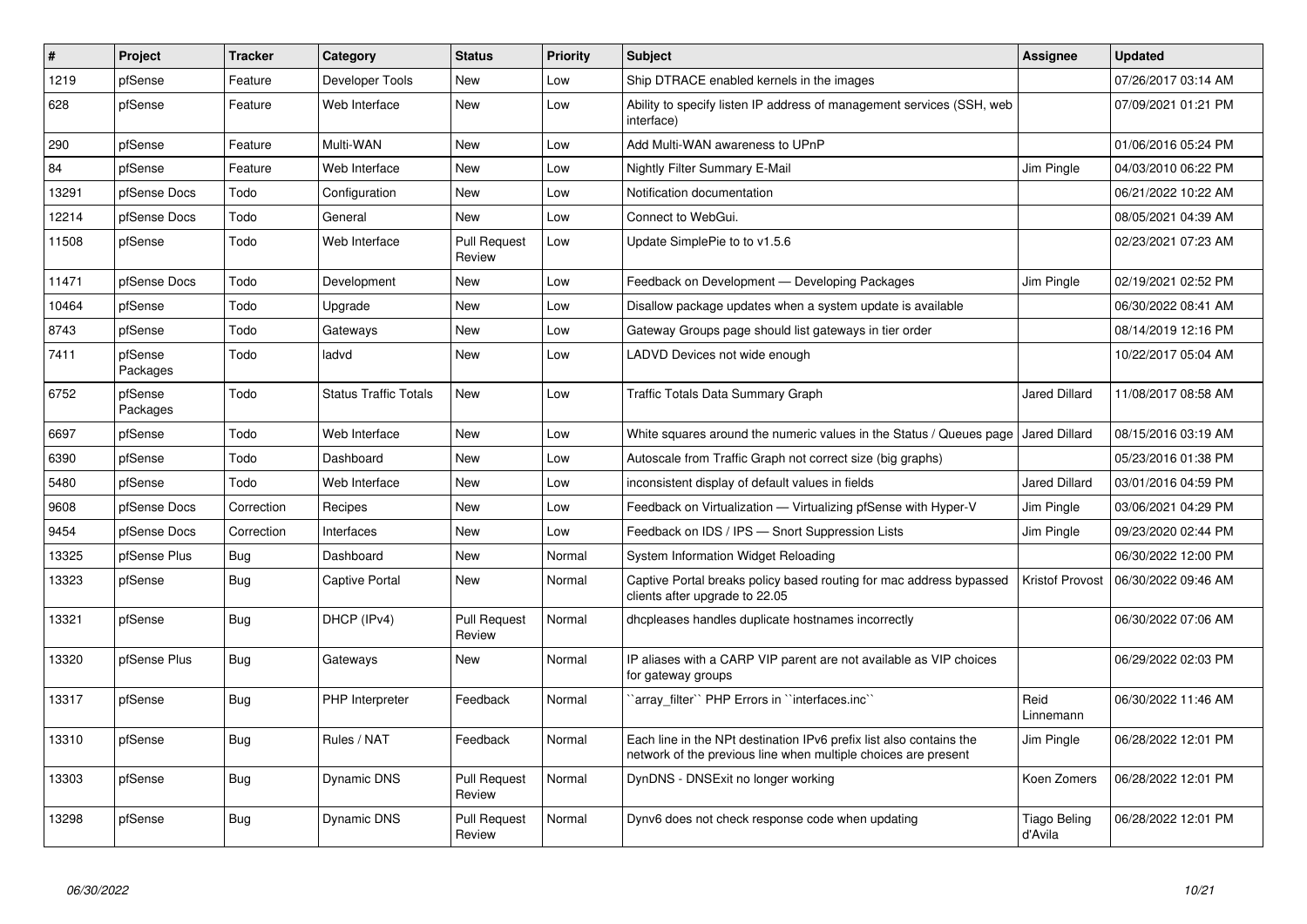| ∦     | Project      | <b>Tracker</b> | Category                 | <b>Status</b>                 | <b>Priority</b> | <b>Subject</b>                                                                                                                              | Assignee          | <b>Updated</b>      |
|-------|--------------|----------------|--------------------------|-------------------------------|-----------------|---------------------------------------------------------------------------------------------------------------------------------------------|-------------------|---------------------|
| 13295 | pfSense      | Bug            | Gateway Monitoring       | <b>Pull Request</b><br>Review | Normal          | Incorrect function parameters for "get_dpinger_status()" call in<br>`qwlb.inc``                                                             |                   | 06/28/2022 12:01 PM |
| 13288 | pfSense      | Bug            | Configuration<br>Backend | New                           | Normal          | Encode FreeRADIUS Custom Options                                                                                                            |                   | 06/20/2022 10:36 AM |
| 13282 | pfSense Plus | <b>Bug</b>     | Aliases / Tables         | New                           | Normal          | FQDN Aliases Break if an Invalid Domain is Present in the Chain                                                                             | Reid<br>Linnemann | 06/30/2022 05:04 PM |
| 13280 | pfSense      | Bug            | Unknown                  | <b>New</b>                    | Normal          | Entries duplicated in /boot/loader.conf                                                                                                     |                   | 06/19/2022 11:11 AM |
| 13279 | pfSense      | Bug            | Interfaces               | New                           | Normal          | DHCP config override affects Gateway installation.                                                                                          |                   | 06/17/2022 07:25 AM |
| 13277 | pfSense      | Bug            | <b>IGMP Proxy</b>        | <b>New</b>                    | Normal          | IGMP Proxy webConfigurator Page Always Produces Error                                                                                       |                   | 06/16/2022 07:50 PM |
| 13276 | pfSense      | Bug            | <b>IGMP Proxy</b>        | New                           | Normal          | IGMP Proxy Error Message for Logging Links to System Log Instead<br>of Routing Log                                                          |                   | 06/16/2022 07:48 PM |
| 13273 | pfSense      | Bug            | DHCP (IPv4)              | <b>New</b>                    | Normal          | dhclient can use conflicting recorded leases                                                                                                |                   | 06/14/2022 11:07 AM |
| 13267 | pfSense      | Bug            | OpenVPN                  | New                           | Normal          | dpinger continues to run on OpenVPN gateway after OpenVPN<br>service is stopped.                                                            |                   | 06/12/2022 02:49 PM |
| 13254 | pfSense      | Bug            | <b>DNS Resolver</b>      | New                           | Normal          | DNS resolver does not update "unbound.conf" file during link down<br>events                                                                 |                   | 06/28/2022 12:01 PM |
| 13253 | pfSense      | Bug            | DHCP (IPv6)              | New                           | Normal          | 'dhcp6c' is not restarted when applying settings when multiple<br>WANs are configured for DHCP6                                             |                   | 06/28/2022 12:01 PM |
| 13252 | pfSense      | Bug            | Upgrade                  | New                           | Normal          | reduce frequency of php-fpm socket connection attempts from<br>check reload status                                                          |                   | 06/12/2022 11:11 AM |
| 13249 | pfSense      | Bug            | Console Menu             | <b>New</b>                    | Normal          | Running playback comands multiple times results in PHP error                                                                                |                   | 06/06/2022 07:02 AM |
| 13243 | pfSense      | Bug            | OpenVPN                  | <b>Pull Request</b><br>Review | Normal          | OpenVPN status for multi-user VPN shows info icon to display<br>RADIUS rules when there are none to display                                 | Marcos<br>Mendoza | 06/28/2022 12:01 PM |
| 13240 | pfSense      | <b>Bug</b>     | Rules / NAT              | New                           | Normal          | User is forced to pick an NPt destination IPv6 prefix length even when<br>choosing a drop-down entry which contains a defined prefix length | Jim Pingle        | 06/28/2022 12:01 PM |
| 13237 | pfSense      | <b>Bug</b>     | DHCP (IPv6)              | New                           | Normal          | dhcp6c script cannot be executed safely                                                                                                     |                   | 06/01/2022 11:20 AM |
| 13233 | pfSense Plus | Bug            | OpenVPN                  | Feedback                      | Normal          | OpenVPN DCO connection fails with Auth Digest Algorithm set to<br><b>SHA512</b>                                                             |                   | 05/31/2022 03:39 PM |
| 13228 | pfSense      | Bug            | Interfaces               | New                           | Normal          | Recovering interface gateway may not be added back into gateway<br>groups and rules when expected                                           | Jim Pingle        | 06/29/2022 04:31 PM |
| 13226 | pfSense      | Bug            | <b>Captive Portal</b>    | Confirmed                     | Normal          | Captive Portal doesn't disconnect established OpenVPN link                                                                                  | Reid<br>Linnemann | 05/30/2022 10:38 AM |
| 13225 | pfSense      | <b>Bug</b>     | Interfaces               | New                           | Normal          | Bridges with QinQ interfaces not properly set up at boot                                                                                    | Viktor Gurov      | 06/28/2022 12:01 PM |
| 13224 | pfSense      | <b>Bug</b>     | Notifications            | New                           | Normal          | Email notification flood when UPS (NUT) and WAN send notifications                                                                          |                   | 05/27/2022 01:58 AM |
| 13222 | pfSense      | <b>Bug</b>     | UPnP/NAT-PMP             | New                           | Normal          | CARP IP does not listen for NAT-PMP packets                                                                                                 |                   | 05/26/2022 02:28 PM |
| 13218 | pfSense      | <b>Bug</b>     | Interfaces               | <b>Pull Request</b><br>Review | Normal          | GIF-based interface MTU is assigned to parent interface on boot<br>when parent interface is a LAGG                                          | Viktor Gurov      | 06/28/2022 12:01 PM |
| 13217 | pfSense      | <b>Bug</b>     | DHCP (IPv4)              | New                           | Normal          | dhclient using default pid file location which does not exist                                                                               | Viktor Gurov      | 05/26/2022 08:09 AM |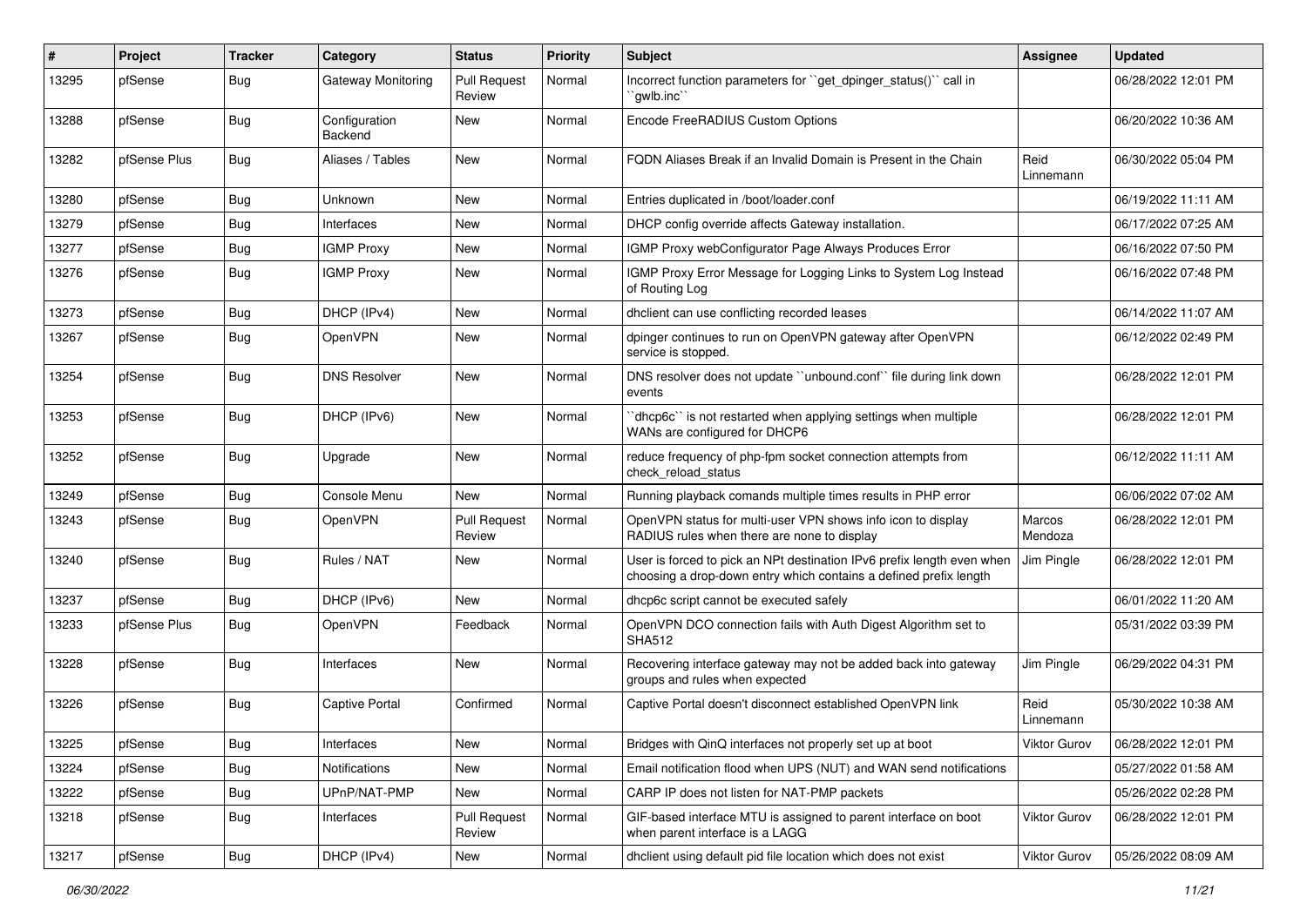| ∦     | Project             | <b>Tracker</b> | Category                 | <b>Status</b> | <b>Priority</b> | <b>Subject</b>                                                                                                                       | Assignee              | <b>Updated</b>      |
|-------|---------------------|----------------|--------------------------|---------------|-----------------|--------------------------------------------------------------------------------------------------------------------------------------|-----------------------|---------------------|
| 13215 | pfSense             | Bug            | <b>Captive Portal</b>    | Assigned      | Normal          | Allowed MAC/IP/Hostname traffic counts for authorized users                                                                          | Reid<br>Linnemann     | 05/31/2022 05:31 PM |
| 13206 | pfSense Plus        | Bug            | Hardware / Drivers       | New           | Normal          | SG-3100 LED GPIO hangs                                                                                                               |                       | 06/11/2022 07:01 PM |
| 13202 | pfSense<br>Packages | Bug            | pfBlockerNG              | New           | Normal          | Missing Protocols on IP Feed Groups Advanced Inbound/Outbound<br><b>Firewall Rule settings</b>                                       |                       | 05/23/2022 08:58 AM |
| 13194 | pfSense<br>Packages | Bug            | pfBlockerNG              | <b>New</b>    | Normal          | Remove dead Malc0de feed                                                                                                             |                       | 05/23/2022 05:16 AM |
| 13167 | pfSense             | Bug            | <b>Dynamic DNS</b>       | New           | Normal          | phpDynDNS: DigitalOcean ddns update fails (bad request, invalid<br>character '-' in request id)                                      |                       | 06/16/2022 09:30 PM |
| 13158 | pfSense             | Bug            | Web Interface            | New           | Normal          | Input validation error when applying limiter changes                                                                                 |                       | 05/14/2022 05:32 PM |
| 13154 | pfSense<br>Packages | Bug            | pfBlockerNG              | Confirmed     | Normal          | pfBlocker causing excessive CPU load                                                                                                 |                       | 06/28/2022 01:14 PM |
| 13141 | pfSense<br>Packages | <b>Bug</b>     | squidguard               | New           | Normal          | wrong page squidguard block                                                                                                          |                       | 05/09/2022 05:33 PM |
| 13132 | pfSense             | Bug            | Backup / Restore         | New           | Normal          | Two SSHDATA Sections in Restored Config Breaks Unit                                                                                  | Jim Pingle            | 06/29/2022 07:53 AM |
| 13128 | pfSense<br>Packages | <b>Bug</b>     | Zabbix                   | New           | Normal          | Zabbix Agent 6: HA Server Setup                                                                                                      |                       | 05/05/2022 01:55 AM |
| 13115 | pfSense<br>Packages | Bug            | WireGuard                | Feedback      | Normal          | WireGuard panic due to KBI changes in "'udp_tun_func_t()'"                                                                           | Christian<br>McDonald | 05/15/2022 10:47 AM |
| 13114 | pfSense<br>Packages | Bug            | <b>BIND</b>              | Feedback      | Normal          | BIND calls rndc in rc_stop when named is not running                                                                                 | <b>Stuart Wyatt</b>   | 05/04/2022 12:41 PM |
| 13102 | pfSense             | Bug            | <b>IPsec</b>             | New           | Normal          | Deleting an IPSec tunnel doesn't destroy the SA (SADs/SPDs),<br>causes crash in status_ipsec.php                                     | <b>Viktor Gurov</b>   | 06/28/2022 12:01 PM |
| 13095 | pfSense<br>Packages | <b>Bug</b>     | Snort                    | Feedback      | Normal          | Snort VRT change in Shared Object Rules path name results in failure<br>to extract and update Snort Shared Object Rules when enabled | <b>Bill Meeks</b>     | 04/25/2022 12:22 PM |
| 13093 | pfSense             | Bug            | Authentication           | In Progress   | Normal          | LDAP authentication fails with extended query and RFC2307 group<br>lookups enabled                                                   | Chris Linstruth       | 06/28/2022 06:09 PM |
| 13090 | pfSense             | Bug            | <b>OpenVPN</b>           | New           | Normal          | OpenVPN: do not use legacy deprecated netbios settings                                                                               | Jim Pingle            | 04/22/2022 11:19 AM |
| 13089 | pfSense             | Bug            | OpenVPN                  | New           | Normal          | OpenVPN: fix some netbios options were preserved even if teh<br>Netbios option was unchecked                                         | Jim Pingle            | 04/22/2022 11:06 AM |
| 13088 | pfSense             | Bug            | OpenVPN                  | <b>New</b>    | Normal          | OpenVPN Client Overrides: properly hide/show form fields                                                                             | Jim Pingle            | 06/08/2022 09:15 AM |
| 13087 | pfSense             | Bug            | <b>OpenVPN</b>           | New           | Normal          | OpenVPN Server: hide WINS servers list when netbios option is<br>unchecked while WINS servers is checked                             |                       | 04/22/2022 10:29 AM |
| 13076 | pfSense             | <b>Bug</b>     | Gateway Monitoring       | New           | Normal          | Marking a gateway as down does not affect IPsec entries using<br>gateway groups                                                      |                       | 06/28/2022 12:01 PM |
| 13074 | pfSense Plus        | <b>Bug</b>     | Cryptographic<br>Modules | New           | Normal          | AES-GCM with SafeXcel on Netgate 2100 causes MBUF overload                                                                           |                       | 06/12/2022 11:14 AM |
| 13073 | pfSense<br>Packages | <b>Bug</b>     | Squid                    | New           | Normal          | ClamAV - clamd dies with high CPU load and thus the C-ICAP of<br>squid-reverse proxy causes http:500 errors                          |                       | 04/19/2022 05:38 AM |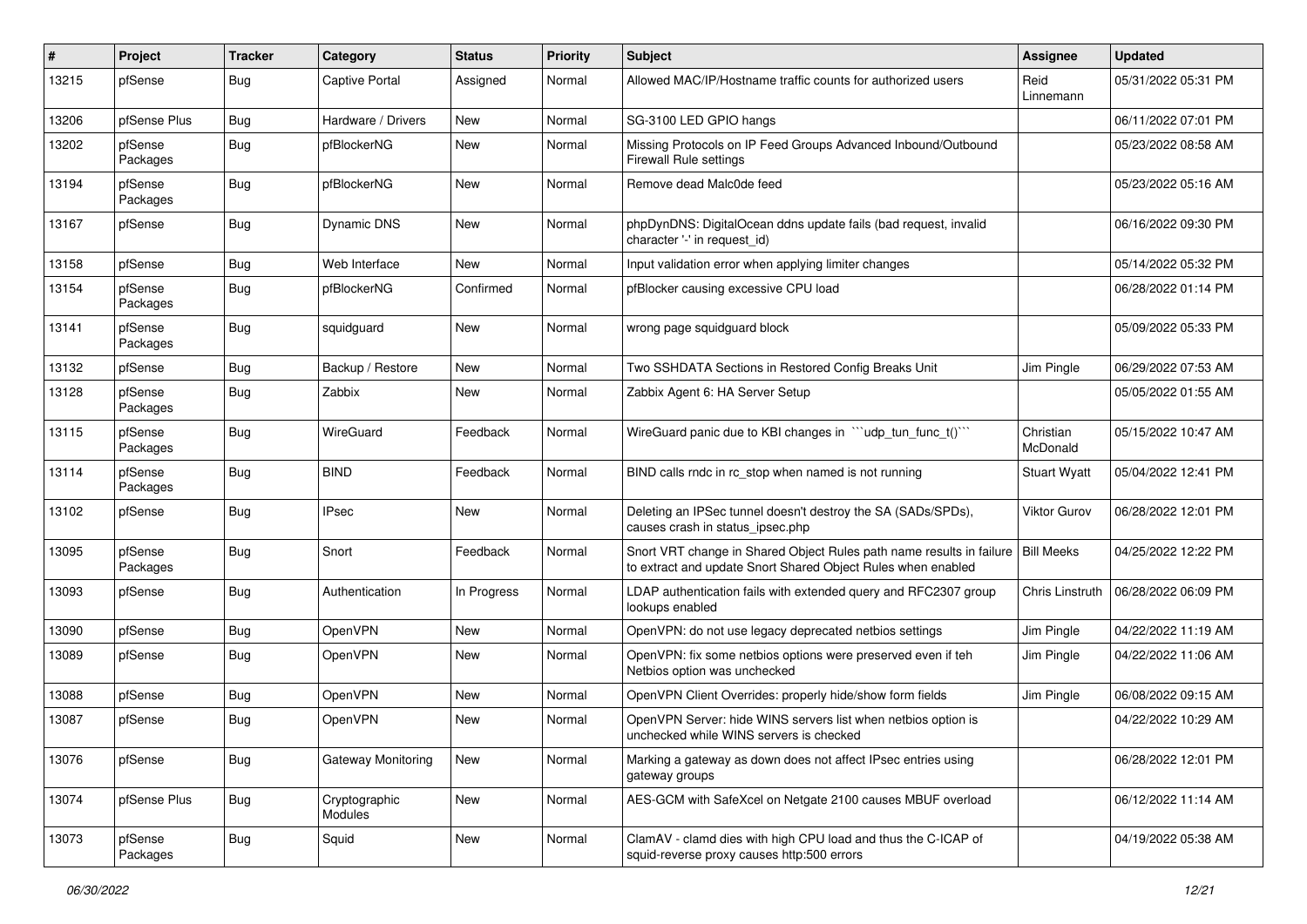| #     | Project             | <b>Tracker</b> | Category              | <b>Status</b>                 | <b>Priority</b> | <b>Subject</b>                                                                                                     | <b>Assignee</b>     | <b>Updated</b>      |
|-------|---------------------|----------------|-----------------------|-------------------------------|-----------------|--------------------------------------------------------------------------------------------------------------------|---------------------|---------------------|
| 13068 | pfSense             | <b>Bug</b>     | Aliases / Tables      | New                           | Normal          | Error loading rules when URL Table IPs content is empty                                                            |                     | 04/17/2022 09:07 PM |
| 13067 | pfSense             | <b>Bug</b>     | <b>FilterDNS</b>      | <b>New</b>                    | Normal          | filterdns resolve interval is twice the intended value                                                             |                     | 04/17/2022 07:45 PM |
| 13053 | pfSense<br>Packages | Bug            | <b>ACME</b>           | <b>New</b>                    | Normal          | LoopiaAPI error handling                                                                                           |                     | 05/05/2022 10:58 AM |
| 13051 | pfSense             | <b>Bug</b>     | Traffic Shaper (ALTQ) | <b>New</b>                    | Normal          | Firewall traffic shaper by interface selection unknow                                                              |                     | 04/12/2022 07:03 AM |
| 13046 | pfSense             | <b>Bug</b>     | Rules / NAT           | New                           | Normal          | Floating rule applied to IPv6 interface with a SLAAC DHCPv6 gateway<br>reports error on boot                       |                     | 04/11/2022 09:50 AM |
| 13045 | pfSense<br>Packages | <b>Bug</b>     | <b>WireGuard</b>      | New                           | Normal          | Firewall floating rules ignore WireGuard traffic                                                                   |                     | 04/11/2022 09:40 AM |
| 13043 | pfSense<br>Packages | Bug            | <b>WireGuard</b>      | New                           | Normal          | OSPF over Wireguard interface doesn't populate neighbors after<br>reboot                                           |                     | 04/11/2022 09:22 AM |
| 13034 | pfSense<br>Packages | <b>Bug</b>     | Zabbix                | Feedback                      | Normal          | Zabbix6 Agent and Proxy fail to set the PSK from the web GUI in its<br>conf files                                  | <b>Viktor Gurov</b> | 04/06/2022 11:59 AM |
| 13022 | pfSense<br>Packages | <b>Bug</b>     | haproxy               | Feedback                      | Normal          | HAProxy - Sub Frontends ignore Client verification CA certificates                                                 |                     | 04/06/2022 12:55 PM |
| 13018 | pfSense<br>Packages | <b>Bug</b>     | pfBlockerNG           | New                           | Normal          | TLD and DNSBL Safesearch DOH conflict disables TLD block when<br>conflicting DOH FQDN is deselected or whitelisted |                     | 04/01/2022 05:59 PM |
| 13014 | pfSense             | <b>Bug</b>     | <b>IPsec</b>          | <b>New</b>                    | Normal          | Charon.vici can get in a bad state                                                                                 | Mateusz Guzik       | 06/28/2022 12:01 PM |
| 13003 | pfSense             | Bug            | Hardware / Drivers    | <b>New</b>                    | Normal          | Malicious Driver Detection event on ixl driver                                                                     |                     | 06/25/2022 05:00 PM |
| 12982 | pfSense<br>Packages | Bug            | FreeRADIUS            | <b>New</b>                    | Normal          | FreeRadius RadReply table entries missing from pf                                                                  |                     | 06/19/2022 05:38 PM |
| 12974 | pfSense Plus        | <b>Bug</b>     | Installer             | New                           | Normal          | Typing anything into 1100/2100 recovery installer causes process to<br>stop                                        |                     | 06/05/2022 04:10 PM |
| 12965 | pfSense<br>Packages | <b>Bug</b>     | <b>FRR</b>            | <b>Pull Request</b><br>Review | Normal          | FRR BFD peer configuration is handled incorrectly in some cases                                                    | <b>Viktor Gurov</b> | 03/22/2022 08:04 AM |
| 12960 | pfSense             | Bug            | Installer             | <b>New</b>                    | Normal          | VGA installer image defaults to serial console, serial console is default<br>in GUI settings                       |                     | 06/28/2022 12:01 PM |
| 12959 | pfSense             | Bug            | DHCP (IPv4)           | Feedback                      | Normal          | dhcplease process wrongly update host file if client-hostname is<br>empty                                          |                     | 03/28/2022 10:26 AM |
| 12956 | pfSense<br>Packages | Bug            | Suricata              | Confirmed                     | Normal          | suricata fails to use pcre in SID management (e.g. dropsid.conf)                                                   |                     | 04/05/2022 12:52 PM |
| 12951 | pfSense<br>Packages | Bug            | <b>FRR</b>            | Feedback                      | Normal          | FRR cannot remove IPv6 routes                                                                                      |                     | 03/22/2022 09:24 PM |
| 12950 | pfSense             | Bug            | Routing               | <b>New</b>                    | Normal          | OpenVPN as default gateway does not get set at boot time                                                           |                     | 04/09/2022 05:46 PM |
| 12947 | pfSense             | <b>Bug</b>     | DHCP (IPv6)           | <b>Pull Request</b><br>Review | Normal          | DHCP6 client does not take any action if the interface IPv6 address<br>changes during renewal                      |                     | 06/28/2022 12:01 PM |
| 12942 | pfSense             | Bug            | Gateways              | New                           | Normal          | Code to kill states for old gateway when reconnecting an interface is<br>incorrect                                 | Jim Pingle          | 06/28/2022 12:01 PM |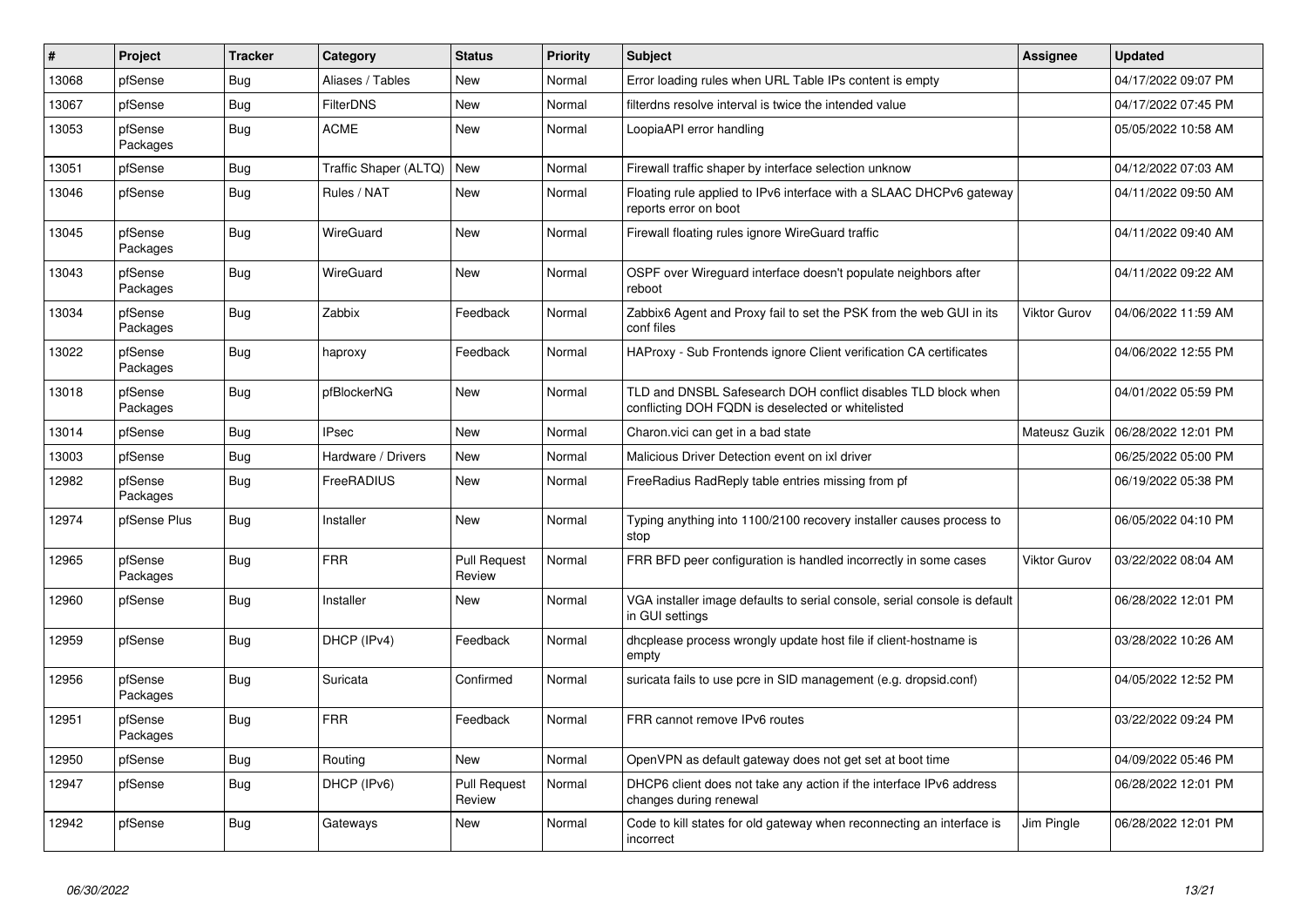| ∦     | Project             | <b>Tracker</b> | Category                                        | <b>Status</b>                 | <b>Priority</b> | <b>Subject</b>                                                                                        | <b>Assignee</b>       | <b>Updated</b>      |
|-------|---------------------|----------------|-------------------------------------------------|-------------------------------|-----------------|-------------------------------------------------------------------------------------------------------|-----------------------|---------------------|
| 12938 | pfSense             | Bug            | <b>IPv6 Router</b><br>Advertisements<br>(RADVD) | <b>New</b>                    | Normal          | MaxRtrAdvInterval would allow stale DNS servers to be deleted faster                                  |                       | 03/12/2022 09:37 AM |
| 12927 | pfSense             | Bug            | OpenVPN                                         | New                           | Normal          | OpenVPN with OCSP enabled allows connections with revoked<br>certificates                             |                       | 03/24/2022 08:22 AM |
| 12926 | pfSense             | Bug            | Interfaces                                      | Feedback                      | Normal          | Changing LAGG type on CARP interfaces makes VIPs go to an "init"<br>State                             |                       | 03/10/2022 10:52 AM |
| 12924 | pfSense<br>Packages | Bug            | WireGuard                                       | New                           | Normal          | DNS Resolver WireGuard ACL Inconsistency                                                              | Christian<br>McDonald | 04/10/2022 10:36 AM |
| 12922 | pfSense             | Bug            | DHCP (IPv4)                                     | New                           | Normal          | Classless static routes received on DHCP WAN can override chosen<br>default gateway                   |                       | 03/28/2022 10:08 AM |
| 12920 | pfSense             | Bug            | Gateway Monitoring                              | <b>Pull Request</b><br>Review | Normal          | Gateway behavior differs when the gateway does not exist in<br>config.xml                             | <b>Viktor Gurov</b>   | 06/28/2022 12:01 PM |
| 12916 | pfSense<br>Packages | <b>Bug</b>     | pfBlockerNG                                     | New                           | Normal          | pfBlockerNG-devel cron job does not trigger xmlrpc sync                                               | <b>Viktor Gurov</b>   | 04/11/2022 12:55 PM |
| 12907 | pfSense<br>Packages | Bug            | PIMD                                            | Feedback                      | Normal          | PIMD: Nonexistent interfaces should be hidden/disabled in pimd.conf<br>before bringing up the service |                       | 03/07/2022 03:51 PM |
| 12905 | pfSense             | <b>Bug</b>     | Web Interface                                   | New                           | Normal          | Add VLAN Re-assignment to Import Interface Mismatch Wizard                                            |                       | 03/07/2022 08:05 AM |
| 12899 | pfSense<br>Packages | Bug            | Suricata                                        | New                           | Normal          | Suricata doesn't honor Pass List                                                                      |                       | 03/04/2022 01:22 PM |
| 12888 | pfSense             | Bug            | Rules / NAT                                     | New                           | Normal          | pfSense sends un-NATed packets during OpenVPN startup                                                 |                       | 03/01/2022 03:13 PM |
| 12878 | pfSense             | Bug            | Traffic Shaper (ALTQ)                           | Incomplete                    | Normal          | Traffic shaping by interface, route queue bandwidth inbound, out by a<br>large factor.                |                       | 06/06/2022 07:03 AM |
| 12877 | pfSense             | Bug            | Dynamic DNS                                     | Feedback                      | Normal          | Cloudflare DynDNS fails to update more than two addresses                                             |                       | 05/29/2022 06:56 PM |
| 12875 | pfSense             | Bug            | Package System                                  | <b>New</b>                    | Normal          | Import zabbix-agent6 and zabbix-proxy6 from FreeBSD Ports                                             |                       | 05/28/2022 06:50 PM |
| 12869 | pfSense<br>Packages | Bug            | <b>BIND</b>                                     | Feedback                      | Normal          | Bind DNS Package AAAA filtering Broken on new ZFS Installs                                            | <b>Viktor Gurov</b>   | 03/09/2022 12:38 PM |
| 12857 | pfSense             | Bug            | Gateways                                        | New                           | Normal          | Firewall gateway goes away when making changes to Bridge0 device                                      |                       | 02/27/2022 11:20 AM |
| 12849 | pfSense             | Bug            | <b>Operating System</b>                         | New                           | Normal          | pfsync kernel crash on reboot                                                                         | Mateusz Guzik         | 02/22/2022 02:02 PM |
| 12845 | pfSense<br>Packages | Bug            | softflowd                                       | New                           | Normal          | softflowd wrong vlan tag                                                                              |                       | 02/21/2022 10:40 AM |
| 12829 | pfSense             | <b>Bug</b>     | <b>Traffic Shaper</b><br>(Limiters)             | Feedback                      | Normal          | Dummynet kernel module fails to load after upgrade.                                                   |                       | 03/17/2022 09:26 AM |
| 12828 | pfSense             | <b>Bug</b>     | Wireless                                        | New                           | Normal          | pfSense keeps crashing (Fatal trap 12: page fault while in kernel<br>mode)                            |                       | 02/21/2022 07:55 AM |
| 12823 | pfSense             | Bug            | DHCP (IPv6)                                     | New                           | Normal          | Multiple DHCP6 WAN connections PPPoE interface 'defached' status                                      |                       | 02/18/2022 05:39 AM |
| 12822 | pfSense<br>Packages | Bug            | pfBlockerNG                                     | New                           | Normal          | IPv4 Source ASN format not working                                                                    |                       | 02/18/2022 10:47 AM |
| 12811 | pfSense             | Bug            | Gateway Monitoring                              | New                           | Normal          | Services are not restarted when PPP interfaces connect                                                | Jim Pingle            | 06/30/2022 03:18 AM |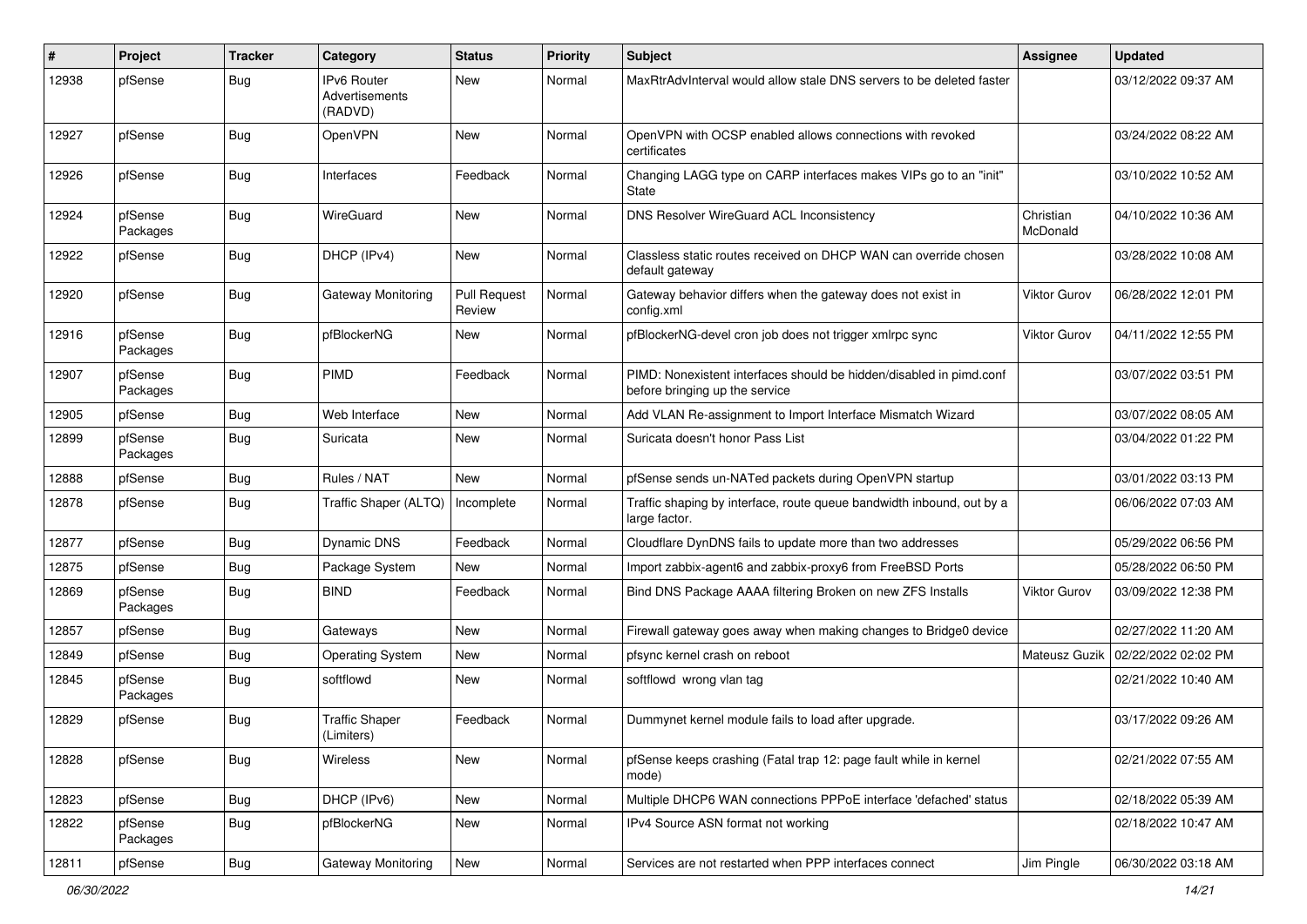| $\vert$ # | Project             | <b>Tracker</b> | Category              | <b>Status</b>                 | Priority | <b>Subject</b>                                                                                                                                                          | Assignee              | <b>Updated</b>      |
|-----------|---------------------|----------------|-----------------------|-------------------------------|----------|-------------------------------------------------------------------------------------------------------------------------------------------------------------------------|-----------------------|---------------------|
| 12797     | pfSense             | <b>Bug</b>     | UPnP/NAT-PMP          | New                           | Normal   | UPnP+STUN forms invalid outbound NAT rules using the external<br>address discovered from STUN                                                                           |                       | 02/15/2022 01:01 PM |
| 12796     | pfSense             | Bug            | Upgrade               | Confirmed                     | Normal   | 2.5.2 -> 2.6.0 upgrade segfaults if certain packages are installed.                                                                                                     |                       | 05/24/2022 07:43 AM |
| 12774     | pfSense             | <b>Bug</b>     | Backup / Restore      | New                           | Normal   | Picture widget image is not saved in backup                                                                                                                             |                       | 04/04/2022 04:48 AM |
| 12767     | pfSense<br>Packages | Bug            | Avahi                 | New                           | Normal   | Package radavahi-daemon does does not exist in current pfSense<br>version and it has been removed" message on pfSense 2.7 restore                                       |                       | 02/07/2022 11:28 AM |
| 12764     | pfSense             | Bug            | Gateways              | New                           | Normal   | VTI gateway status is pending after assigning the VTI interface                                                                                                         |                       | 02/07/2022 05:41 AM |
| 12762     | pfSense             | Bug            | <b>IPsec</b>          | New                           | Normal   | IPsec keep alive check ignores Child SA Start Action                                                                                                                    | <b>Viktor Gurov</b>   | 02/07/2022 11:21 AM |
| 12760     | pfSense<br>Packages | <b>Bug</b>     | WireGuard             | New                           | Normal   | Link-local addresses disallowed on Wireguard interfaces                                                                                                                 | Christian<br>McDonald | 02/07/2022 03:50 AM |
| 12751     | pfSense<br>Packages | Bug            | <b>FRR</b>            | New                           | Normal   | Improve FRR route restoration after gateway events                                                                                                                      |                       | 02/06/2022 11:07 PM |
| 12747     | pfSense             | Bug            | Logging               | New                           | Normal   | System log is filled by sshguard                                                                                                                                        |                       | 06/30/2022 05:21 AM |
| 12742     | pfSense<br>Packages | Bug            | FreeRADIUS            | Feedback                      | Normal   | freeRADIUS virtual-server-default: modules dailycounter,<br>monthlycounter, noresetcounter, expire_on_login in authorize section<br>prevent virtual server from loading |                       | 03/01/2022 12:45 PM |
| 12740     | pfSense             | Bug            | FreeBSD               | Incomplete                    | Normal   | panic: esp input cb: Unexpected address family                                                                                                                          |                       | 01/27/2022 01:19 PM |
| 12737     | pfSense             | <b>Bug</b>     | Certificates          | New                           | Normal   | CApath is not defined by default in curl                                                                                                                                |                       | 06/28/2022 12:01 PM |
| 12730     | pfSense             | Bug            | <b>Captive Portal</b> | New                           | Normal   | RADIUS accounting does not work if WAN is down                                                                                                                          |                       | 01/26/2022 05:13 AM |
| 12726     | pfSense             | Bug            | Authentication        | New                           | Normal   | LDAP select container button auto populate                                                                                                                              |                       | 01/25/2022 01:48 PM |
| 12720     | pfSense             | <b>Bug</b>     | Rules / NAT           | <b>Pull Request</b><br>Review | Normal   | Hide the "tag" field on non-floating tabs                                                                                                                               | <b>Viktor Gurov</b>   | 01/24/2022 03:11 PM |
| 12715     | pfSense             | Bug            | Authentication        | New                           | Normal   | Long system startup time when LDAP is configured and unavailable<br>during startup.                                                                                     | Christian<br>McDonald | 01/24/2022 05:50 AM |
| 12708     | pfSense             | Bug            | Aliases / Tables      | New                           | Normal   | alias with non resolving DNS entry breaks underlying pf table                                                                                                           |                       | 02/20/2022 06:13 PM |
| 12706     | pfSense<br>Packages | Bug            | pfBlockerNG           | Feedback                      | Normal   | pfBlockerNG and unbound does not work after switching /var to RAM<br>disk                                                                                               | <b>Viktor Gurov</b>   | 03/24/2022 10:47 AM |
| 12705     | pfSense             | Bug            | <b>IPsec</b>          | Incomplete                    | Normal   | ECDSA certificate does not work for IPSec VPN phase 1                                                                                                                   |                       | 01/24/2022 03:22 PM |
| 12683     | pfSense<br>Packages | Bug            | Snort                 | Feedback                      | Normal   | snort get vpns list() does not include OpenVPN CSO                                                                                                                      | <b>Viktor Gurov</b>   | 02/15/2022 10:47 AM |
| 12673     | pfSense             | Bug            | Dashboard             | <b>Pull Request</b><br>Review | Normal   | Firewall Logs Widget fails to update at intervals below 5 seconds.                                                                                                      | <b>Viktor Gurov</b>   | 06/28/2022 12:01 PM |
| 12670     | pfSense<br>Packages | Bug            | <b>ACME</b>           | New                           | Normal   | ACME package writes credentials to system log                                                                                                                           | Viktor Gurov          | 03/07/2022 10:58 AM |
| 12667     | pfSense<br>Packages | Bug            | WireGuard             | New                           | Normal   | Firewall Crashed After Upgrading Wireguard                                                                                                                              |                       | 01/07/2022 09:18 AM |
| 12655     | pfSense<br>Packages | Bug            | Telegraf              | New                           | Normal   | telegraf, wireguard plugin failing                                                                                                                                      |                       | 12/30/2021 05:51 PM |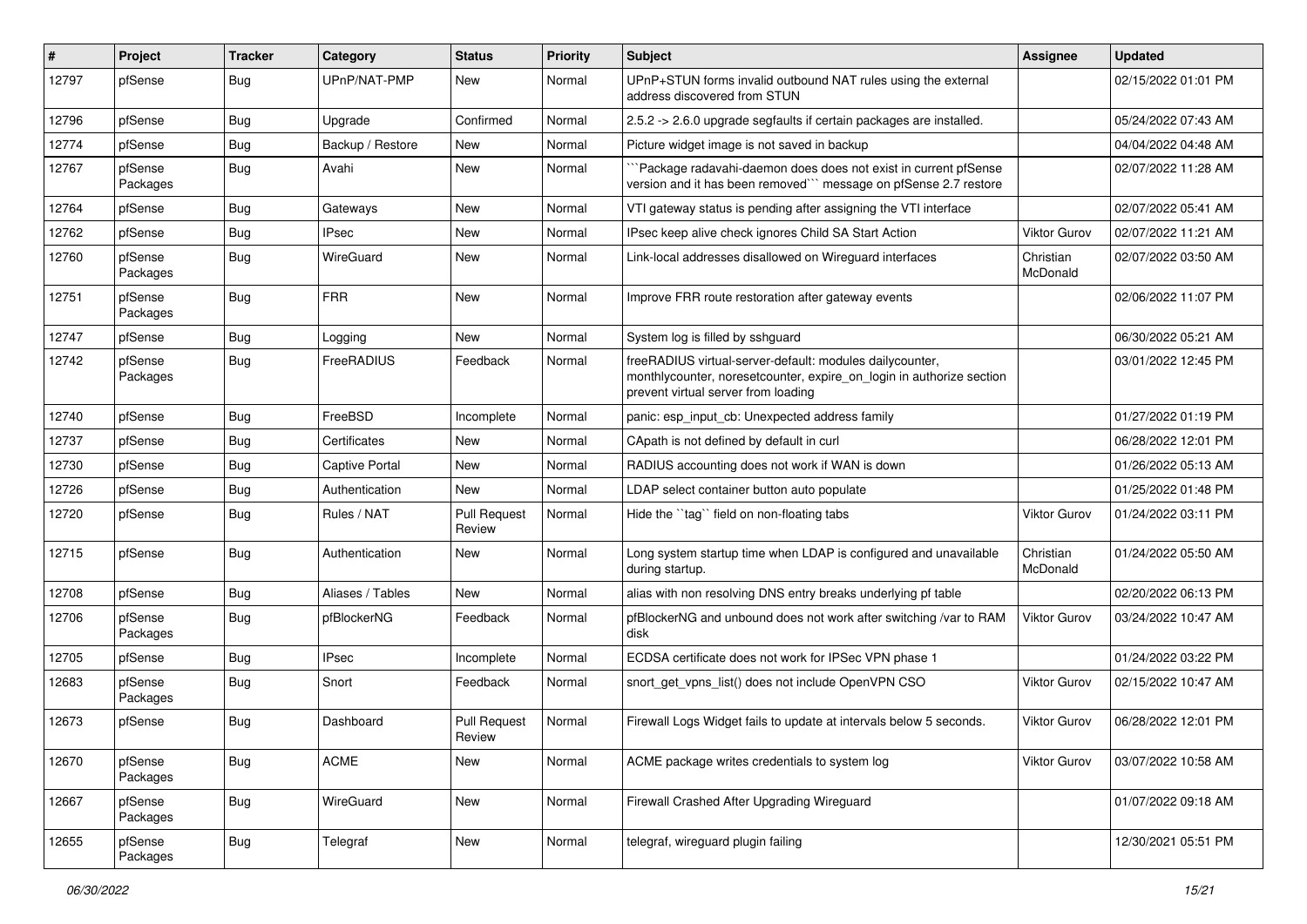| ∦     | Project             | <b>Tracker</b> | Category                 | <b>Status</b>                 | <b>Priority</b> | Subject                                                                                                                          | <b>Assignee</b> | <b>Updated</b>      |
|-------|---------------------|----------------|--------------------------|-------------------------------|-----------------|----------------------------------------------------------------------------------------------------------------------------------|-----------------|---------------------|
| 12648 | pfSense             | <b>Bug</b>     | <b>Captive Portal</b>    | New                           | Normal          | Undocumented variables 'listenporthttp' and 'listenporthttps'                                                                    |                 | 12/28/2021 10:44 AM |
| 12645 | pfSense             | <b>Bug</b>     | <b>IPsec</b>             | New                           | Normal          | `filterdns`` does not monitor remote IPsec gateways for IPv6 address<br>changes                                                  | Viktor Gurov    | 06/28/2022 12:01 PM |
| 12623 | pfSense<br>Packages | Bug            | <b>ACME</b>              | New                           | Normal          | acme.sh package   DNS-ISPConfig settings                                                                                         | Viktor Gurov    | 03/10/2022 03:42 PM |
| 12612 | pfSense             | Bug            | <b>DNS Resolver</b>      | New                           | Normal          | DNS Resolver is restarted during every "rc.newwanip" event                                                                       |                 | 06/28/2022 12:01 PM |
| 12563 | pfSense             | Bug            | OpenVPN                  | New                           | Normal          | OpenVPN server doesn't support Framed-IPv6-Address RADIUS<br>attribute                                                           |                 | 12/03/2021 11:19 AM |
| 12552 | pfSense             | Bug            | OpenVPN                  | New                           | Normal          | "Pull DNS" option within OpenVPN client does not cause pfSense to<br>use DNS servers assigned by remote OpenVPN server           |                 | 12/08/2021 08:45 AM |
| 12547 | pfSense             | Bug            | <b>Operating System</b>  | Feedback                      | Normal          | unsheduled system reboot/crash                                                                                                   | Mateusz Guzik   | 12/01/2021 01:20 PM |
| 12543 | pfSense             | Bug            | Web Interface            | Feedback                      | Normal          | Deleteing a Outbound NAT rule gave me an empty rule and displayed<br>php error in UI.                                            |                 | 02/14/2022 04:36 AM |
| 12542 | pfSense             | Bug            | Virtual IP Addresses     | New                           | Normal          | Cannot assign a same IPv6 Link-Local address to different interfaces                                                             |                 | 11/25/2021 01:41 AM |
| 12538 | pfSense<br>Packages | Bug            | PIMD                     | New                           | Normal          | PIMD sub-interface bug                                                                                                           |                 | 11/20/2021 09:44 PM |
| 12519 | pfSense             | Bug            | Authentication           | New                           | Normal          | Fail authentication using special character in password via the LDAP<br>connector                                                |                 | 11/12/2021 07:39 AM |
| 12509 | pfSense             | Bug            | OpenVPN                  | New                           | Normal          | Deffered authentication does not work with auth-gen-token<br>external-auth or pusk "auth-token"                                  |                 | 11/08/2021 04:01 AM |
| 12508 | pfSense             | Bug            | <b>DHCP Relay</b>        | New                           | Normal          | DHCP Relay over VPN                                                                                                              |                 | 11/06/2021 11:25 AM |
| 12507 | pfSense<br>Packages | Bug            | softflowd                | <b>Pull Request</b><br>Review | Normal          | Add support for bi-directional flows in softflowd                                                                                |                 | 11/11/2021 03:53 AM |
| 12506 | pfSense<br>Packages | <b>Bug</b>     | Suricata                 | Feedback                      | Normal          | Only selected instance is restarted on suppress list change                                                                      | Viktor Gurov    | 12/01/2021 04:43 AM |
| 12504 | pfSense             | Bug            | Interfaces               | New                           | Normal          | BCM57412 NetXtreme-E 10Gb RDMA Ethernet controller issue                                                                         |                 | 11/05/2021 04:51 AM |
| 12483 | pfSense             | Bug            | Configuration<br>Backend | New                           | Normal          | GUI creates inconsistent config.xml                                                                                              |                 | 10/23/2021 06:48 AM |
| 12475 | pfSense<br>Packages | Bug            | OpenVPN Client<br>Export | Feedback                      | Normal          | OpenVPN Client Export does not show certificate without private key                                                              | Jim Pingle      | 02/17/2022 08:24 AM |
| 12467 | pfSense             | Bug            | <b>Captive Portal</b>    | New                           | Normal          | CP error on client disconnect after reboot                                                                                       |                 | 10/17/2021 05:35 AM |
| 12464 | pfSense             | Bug            | Logging                  | <b>Pull Request</b><br>Review | Normal          | Syslog Auth messages are sent as Emergency Level                                                                                 |                 | 06/28/2022 12:01 PM |
| 12451 | pfSense             | <b>Bug</b>     | Virtual IP Addresses     | New                           | Normal          | deleteVIP() does not check RFC2136 Update Source                                                                                 |                 | 10/13/2021 10:06 AM |
| 12444 | pfSense<br>Packages | Bug            | ntop                     | New                           | Normal          | ntopng throws errors when viewing single host                                                                                    |                 | 10/11/2021 12:39 PM |
| 12436 | pfSense             | <b>Bug</b>     | PPPoE Server             | New                           | Normal          | Pppoe server config gui does not allow setting of chap authentication,<br>and sets the network start address for allocation to 0 |                 | 10/21/2021 08:15 AM |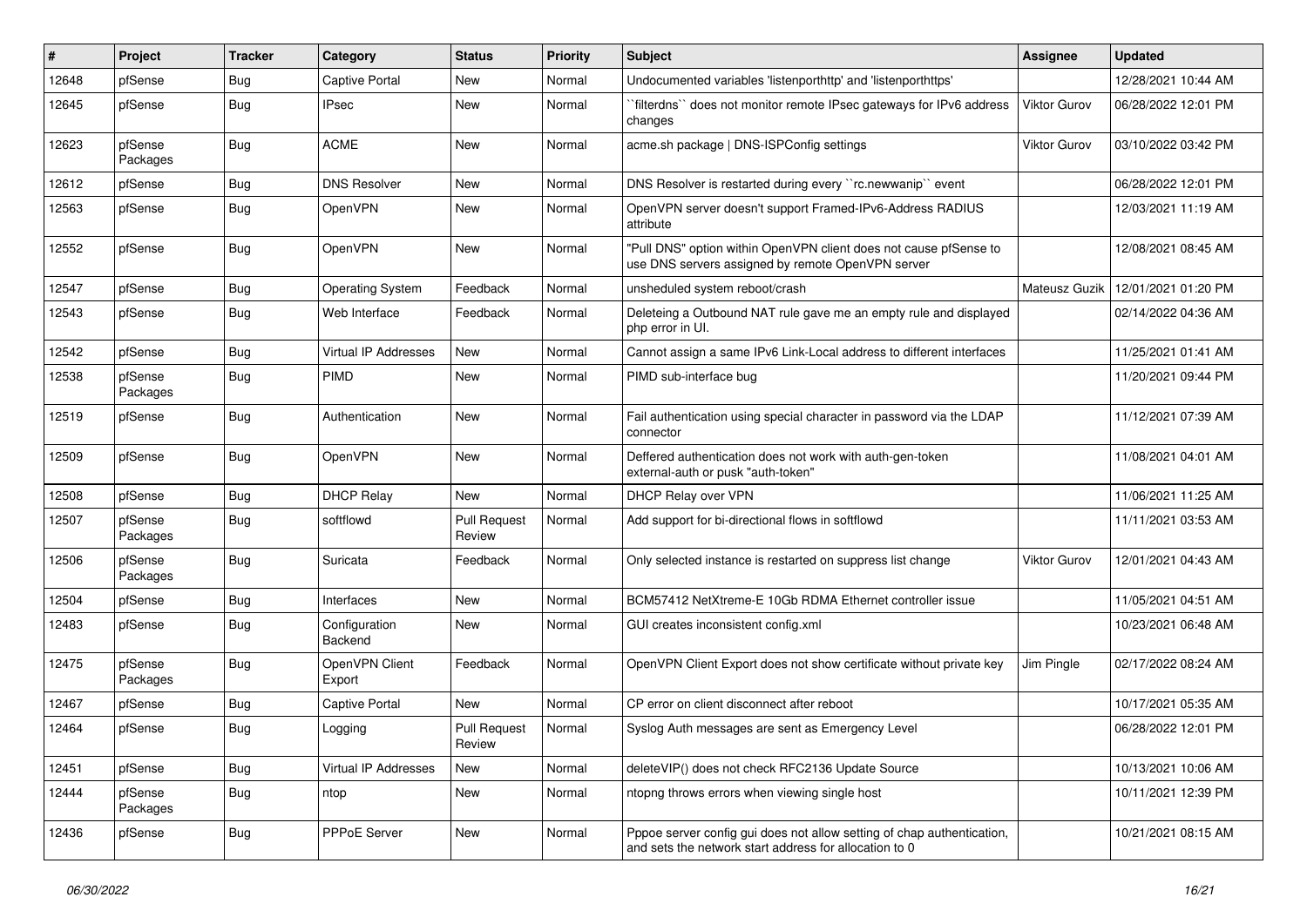| $\vert$ # | <b>Project</b>      | <b>Tracker</b> | Category                    | <b>Status</b>                 | <b>Priority</b> | <b>Subject</b>                                                                                       | <b>Assignee</b>     | <b>Updated</b>      |
|-----------|---------------------|----------------|-----------------------------|-------------------------------|-----------------|------------------------------------------------------------------------------------------------------|---------------------|---------------------|
| 12423     | pfSense<br>Packages | <b>Bug</b>     | pfBlockerNG                 | Feedback                      | Normal          | Dashboard shows "SQLite database missing, Force Reload DNSBL to<br>recover!"                         |                     | 12/31/2021 01:06 PM |
| 12421     | pfSense             | <b>Bug</b>     | Rules / NAT                 | <b>New</b>                    | Normal          | IPV6 limiter bug                                                                                     |                     | 10/02/2021 08:44 AM |
| 12414     | pfSense<br>Packages | Bug            | pfBlockerNG                 | Feedback                      | Normal          | DNSBL SafeSearch page displays input validation error if DoH / DoT<br>blocking is not enabled        |                     | 12/30/2021 02:49 PM |
| 12401     | pfSense             | Bug            | <b>Traffic Graphs</b>       | New                           | Normal          | Traffic graphs with untagged and tagged VLAN on same interface                                       |                     | 09/23/2021 09:18 PM |
| 12385     | pfSense             | Bug            | <b>Virtual IP Addresses</b> | <b>Pull Request</b><br>Review | Normal          | deleteVIP() does not check 1:1 NAT and Outbound NAT rules                                            | <b>Viktor Gurov</b> | 06/28/2022 12:01 PM |
| 12357     | pfSense             | Bug            | <b>Captive Portal</b>       | New                           | Normal          | Captive Portal popup Logout button loads full login page in popup<br>when clicked                    |                     | 10/27/2021 12:10 PM |
| 12338     | pfSense<br>Packages | Bug            | <b>RRD Summary</b>          | <b>New</b>                    | Normal          | RRD Summary does not report data on 3100                                                             |                     | 04/15/2022 02:54 PM |
| 12335     | pfSense             | Bug            | <b>IPsec</b>                | <b>New</b>                    | Normal          | <b>IPsec DNS inefficiency</b>                                                                        | Jim Pingle          | 06/28/2022 12:01 PM |
| 12330     | pfSense<br>Packages | Bug            | pfBlockerNG                 | Feedback                      | Normal          | pfBlockerNG devel creating invalid NAT rules on boot                                                 |                     | 04/21/2022 12:40 PM |
| 12322     | pfSense<br>Packages | <b>Bug</b>     | Suricata                    | Feedback                      | Normal          | Suricata creates invalid HOME_NET entries                                                            | <b>Viktor Gurov</b> | 09/10/2021 11:42 AM |
| 12286     | pfSense<br>Packages | Bug            | <b>FreeRADIUS</b>           | <b>New</b>                    | Normal          | Add support for ntlm auth in LDAP                                                                    |                     | 08/20/2021 08:27 AM |
| 12283     | pfSense             | <b>Bug</b>     | Authentication              | <b>New</b>                    | Normal          | LDAP/RADIUS authentication servers configuration does not allow<br>source IP address to be specified |                     | 08/20/2021 01:15 AM |
| 12260     | pfSense<br>Packages | Bug            | ntop                        | New                           | Normal          | Update popup and version missmatch?                                                                  |                     | 01/08/2022 05:53 AM |
| 12259     | pfSense             | <b>Bug</b>     | <b>Operating System</b>     | <b>New</b>                    | Normal          | Intel em NICs Suffering Performance Degradation on FreeBSD12                                         |                     | 02/25/2022 09:28 PM |
| 12258     | pfSense<br>Packages | Bug            | <b>WireGuard</b>            | Feedback                      | Normal          | Copy key buttons only work in HTTPS mode                                                             |                     | 02/03/2022 04:57 AM |
| 12249     | pfSense             | Bug            | Backup / Restore            | <b>New</b>                    | Normal          | HAProxy causing failed ACB backups                                                                   |                     | 11/15/2021 11:58 PM |
| 12225     | pfSense             | Bug            | Authentication              | <b>Pull Request</b><br>Review | Normal          | Group membership field is not needed for remote groups                                               | <b>Viktor Gurov</b> | 06/28/2022 12:01 PM |
| 12206     | pfSense<br>Packages | Bug            | <b>NET-SNMP</b>             | Feedback                      | Normal          | Certificate Manager page doesn't show Net-SNMP used certificates                                     | <b>Viktor Gurov</b> | 12/30/2021 09:40 AM |
| 12188     | pfSense<br>Packages | <b>Bug</b>     | OpenVPN Client<br>Export    | <b>New</b>                    | Normal          | client export breaks multi remote configurations                                                     |                     | 10/02/2021 05:58 PM |
| 12167     | pfSense<br>Packages | Bug            | <b>FRR</b>                  | Feedback                      | Normal          | BGP TCP setkey not set if neighbor is in peer group                                                  | <b>Viktor Gurov</b> | 09/16/2021 09:38 AM |
| 12144     | pfSense             | <b>Bug</b>     | <b>Operating System</b>     | In Progress                   | Normal          | Bug in "df -t" filtering if two filesystems use the same mountpoint                                  | Mateusz Guzik       | 09/10/2021 10:07 AM |
| 12130     | pfSense<br>Packages | Bug            | Zeek                        | <b>New</b>                    | Normal          | Zeek fails to start                                                                                  |                     | 07/15/2021 02:00 AM |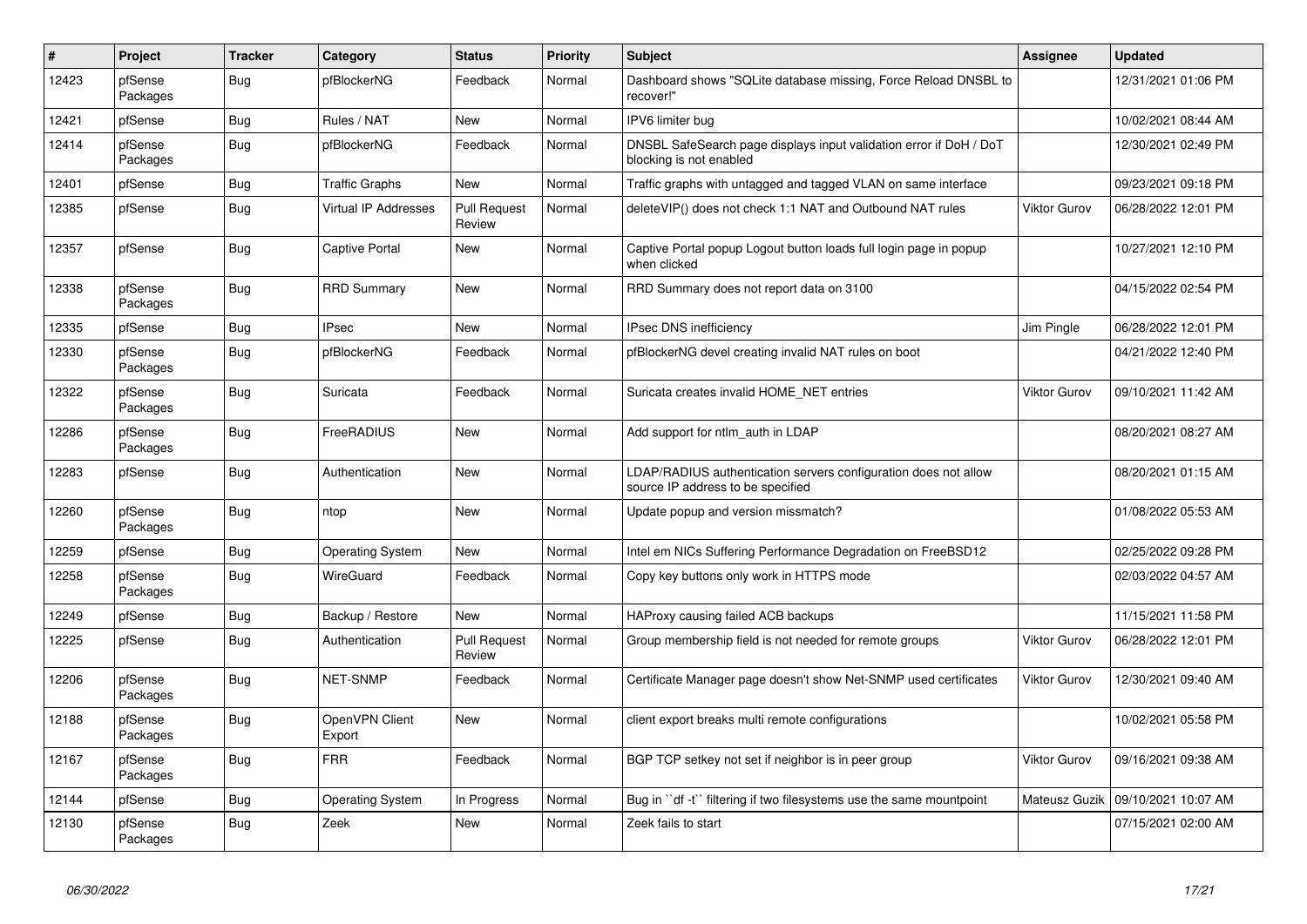| #     | Project             | <b>Tracker</b> | Category                    | <b>Status</b> | <b>Priority</b> | <b>Subject</b>                                                                    | Assignee            | <b>Updated</b>      |
|-------|---------------------|----------------|-----------------------------|---------------|-----------------|-----------------------------------------------------------------------------------|---------------------|---------------------|
| 12126 | pfSense<br>Packages | Bug            | FreeRADIUS                  | New           | Normal          | freeradius3 0.15.7 31                                                             |                     | 10/11/2021 08:21 AM |
| 12122 | pfSense             | Bug            | Web Interface               | New           | Normal          | Perform greedy actions asychronously                                              |                     | 07/10/2021 01:10 PM |
| 12114 | pfSense<br>Packages | Bug            | syslog-ng                   | Feedback      | Normal          | syslog-ng only binds to the last specified interface                              |                     | 04/21/2022 12:40 PM |
| 12101 | pfSense<br>Packages | Bug            | arpwatch                    | Assigned      | Normal          | ArpWatch Suppression Mac for "flip-flop" not suppressing                          | <b>Viktor Gurov</b> | 10/09/2021 07:19 PM |
| 12095 | pfSense             | Bug            | Authentication              | <b>New</b>    | Normal          | Memory leak in pcscd                                                              |                     | 06/01/2022 01:01 PM |
| 12084 | pfSense<br>Packages | Bug            | <b>FRR</b>                  | New           | Normal          | libfrr.so.0 error on SG-1100                                                      |                     | 06/26/2021 08:22 AM |
| 12079 | pfSense             | Bug            | <b>IGMP Proxy</b>           | New           | Normal          | IGMPProxy: kernel panic, Sleeping thread owns a non-sleepable lock                | Mateusz Guzik       | 06/28/2022 12:01 PM |
| 12073 | pfSense<br>Packages | Bug            | NET-SNMP                    | Feedback      | Normal          | netsnmptrapd.conf syntax is wrong                                                 |                     | 04/21/2022 12:40 PM |
| 12056 | pfSense             | Bug            | Logging                     | New           | Normal          | Filterlog says "Unknown Option %u"                                                |                     | 06/18/2021 05:51 AM |
| 12036 | pfSense<br>Packages | Bug            | Zabbix                      | Feedback      | Normal          | Certificate Manager page do not show Zabbix used certificates                     | <b>Viktor Gurov</b> | 07/15/2021 11:46 AM |
| 12033 | pfSense<br>Packages | Bug            | pfBlockerNG                 | New           | Normal          | maxmindb and _sqlite3 modules not found                                           |                     | 10/01/2021 04:42 AM |
| 12009 | pfSense<br>Packages | Bug            | Zabbix                      | New           | Normal          | Zabbix Agent starts twice by /etc/rc.start_packages                               |                     | 06/08/2021 01:35 AM |
| 11997 | pfSense<br>Packages | Bug            | <b>IPsec Profile Wizard</b> | New           | Normal          | Add Support for Android Strongswan Profiles in the Profile Wizard                 | Jim Pingle          | 07/10/2021 07:51 PM |
| 11980 | pfSense<br>Packages | Bug            | FreeRADIUS                  | Feedback      | Normal          | EAP does not work with SQL backend                                                |                     | 07/21/2021 07:24 AM |
| 11970 | pfSense<br>Packages | Bug            | Coreboot                    | New           | Normal          | Netgate Firmware Upgrade Doesn't Work on XG-2758                                  |                     | 04/21/2022 12:39 PM |
| 11961 | pfSense<br>Packages | Bug            | <b>FRR</b>                  | Feedback      | Normal          | FRR OSPF add unwanted area 0 authentication to router ospf                        | <b>Viktor Gurov</b> | 09/16/2021 10:25 PM |
| 11960 | pfSense             | Bug            | Gateway Monitoring          | Feedback      | Normal          | Gateway Monitoring Traffic Goes Out Default Gateway                               |                     | 12/20/2021 05:43 AM |
| 11953 | pfSense             | <b>Bug</b>     | <b>IGMP Proxy</b>           | New           | Normal          | XG-1541 crashes when igmpproxy is enabled and network interfaces<br>status change |                     | 05/24/2021 04:55 PM |
| 11937 | pfSense<br>Packages | Bug            | haproxy                     | Feedback      | Normal          | HAproxy "Use Client-IP" option breaks Captive Portal                              | <b>Viktor Gurov</b> | 06/22/2021 08:48 AM |
| 11925 | pfSense             | Bug            | OpenVPN                     | New           | Normal          | Calling-Station-Id always set to WAN IP                                           |                     | 05/14/2021 09:27 AM |
| 11898 | pfSense<br>Packages | Bug            | apcupsd                     | New           | Normal          | PHP error from apcupsd dashboard widget                                           |                     | 05/07/2021 09:12 AM |
| 11872 | pfSense             | <b>Bug</b>     | Interfaces                  | New           | Normal          | gif interfaces reporting incorrect traffic counters                               |                     | 12/30/2021 04:00 AM |
| 11848 | pfSense<br>Packages | <b>Bug</b>     | Squid                       | New           | Normal          | Issue with squid cache download speed                                             |                     | 04/23/2021 09:30 PM |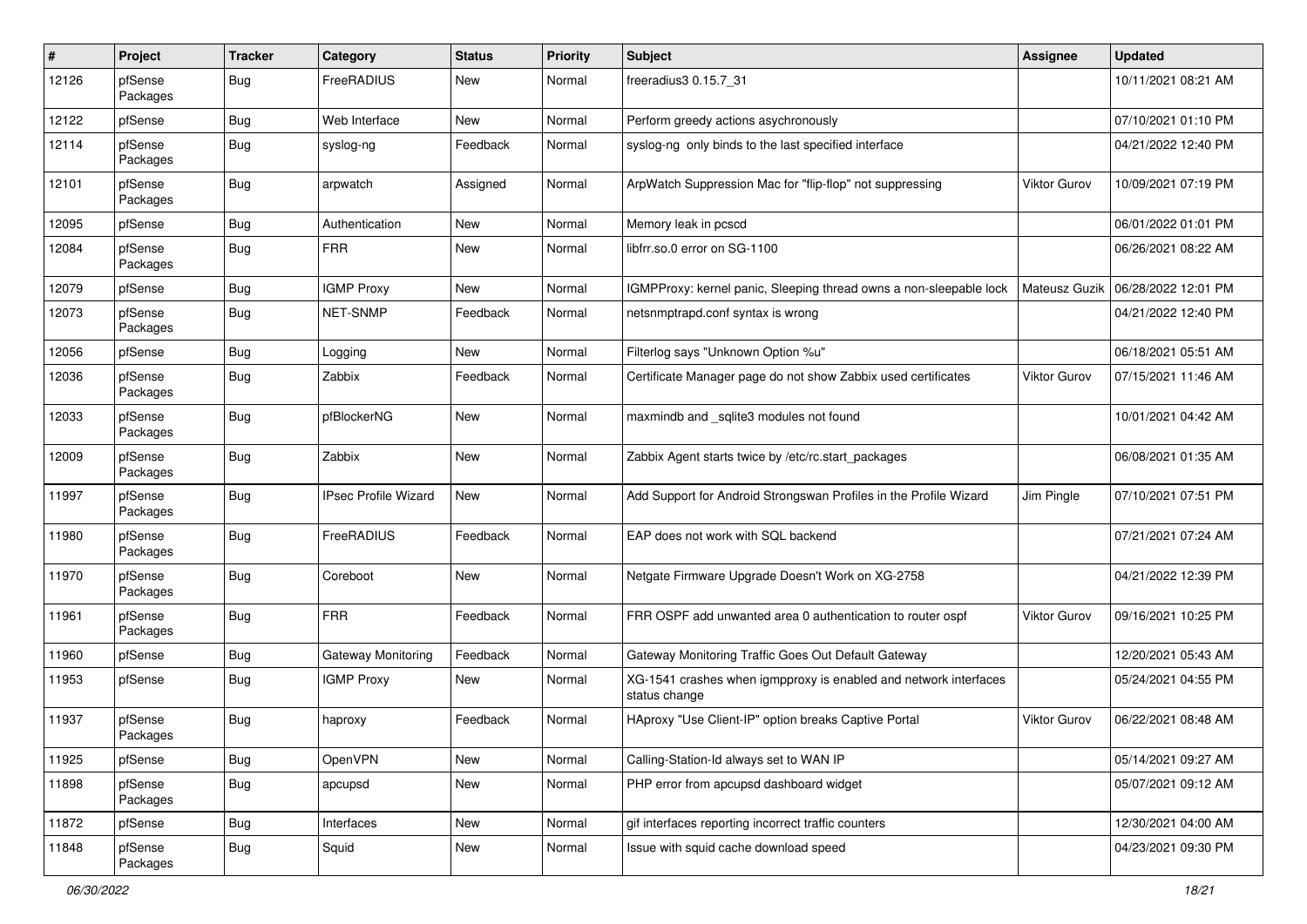| #     | Project             | <b>Tracker</b> | Category                     | <b>Status</b> | <b>Priority</b> | <b>Subject</b>                                                                                           | Assignee            | <b>Updated</b>      |
|-------|---------------------|----------------|------------------------------|---------------|-----------------|----------------------------------------------------------------------------------------------------------|---------------------|---------------------|
| 11847 | pfSense<br>Packages | <b>Bug</b>     | <b>FRR</b>                   | Feedback      | Normal          | Filters not applied to PEER Groups                                                                       | <b>Viktor Gurov</b> | 07/30/2021 07:45 PM |
| 11841 | pfSense<br>Packages | Bug            | <b>FRR</b>                   | New           | Normal          | FRR access lists default bahavior changed to permit by default                                           |                     | 04/22/2021 09:52 AM |
| 11836 | pfSense<br>Packages | Bug            | <b>FRR</b>                   | Assigned      | Normal          | FRR ACCEPTFILTER unstable                                                                                | <b>Viktor Gurov</b> | 02/14/2022 07:20 AM |
| 11835 | pfSense<br>Packages | Bug            | <b>FRR</b>                   | New           | Normal          | FRR OSPF redistributed connected routes disappearing                                                     |                     | 04/22/2021 07:11 AM |
| 11802 | pfSense<br>Packages | Bug            | FreeRADIUS                   | New           | Normal          | FreeRADIUS sync                                                                                          |                     | 05/10/2021 04:18 AM |
| 11797 | pfSense<br>Packages | Bug            | <b>Status Traffic Totals</b> | New           | Normal          | Traffic Totals lost upon reboot when using a ramdisk for /var and /tmp                                   | John Cornwell       | 04/10/2021 06:27 PM |
| 11786 | pfSense             | <b>Bug</b>     | Services                     | New           | Normal          | SSH incomplete setup and startup fail while recovering XML backup in<br>a fresh install of pfSense 2.5.0 |                     | 04/17/2021 01:36 PM |
| 11778 | pfSense             | Bug            | OpenVPN                      | New           | Normal          | OpenVPN uses 100% CPU after experiencing packet loss                                                     |                     | 02/28/2022 07:38 AM |
| 11770 | pfSense Plus        | Bug            | Hardware / Drivers           | New           | Normal          | Pantech UML295 USB Modem No Longer Functional                                                            |                     | 04/01/2021 11:28 AM |
| 11763 | pfSense<br>Packages | <b>Bug</b>     | Status_Monitoring            | New           | Normal          | Traffic graphs refresh issue                                                                             |                     | 05/03/2021 09:44 AM |
| 11761 | pfSense             | <b>Bug</b>     | L <sub>2</sub> TP            | New           | Normal          | L2TP/IPsec VPN : PPP LCP negotiation occurs before user<br>authentication                                |                     | 03/31/2021 04:52 AM |
| 11759 | pfSense             | Bug            | Dashboard                    | New           | Normal          | Traffic graphs on dashboard double upload on pppoe links                                                 |                     | 12/30/2021 04:00 AM |
| 11756 | pfSense<br>Packages | Bug            | haproxy                      | Feedback      | Normal          | HaProxy does not transfer backend states during reload                                                   | <b>Viktor Gurov</b> | 07/14/2021 01:21 PM |
| 11746 | pfSense<br>Packages | Bug            | FreeRADIUS                   | Feedback      | Normal          | Second LDAP server configuration misses the ipaNThash control<br>attribute                               | <b>Viktor Gurov</b> | 07/14/2021 01:44 PM |
| 11742 | pfSense<br>Packages | Bug            | Suricata                     | New           | Normal          | Blocking / Unblocking is not working correctly.                                                          |                     | 09/01/2021 11:08 AM |
| 11731 | pfSense             | Bug            | Hardware / Drivers           | New           | Normal          | Missing support for Realtek USB NICs                                                                     |                     | 03/30/2021 04:32 AM |
| 11730 | pfSense             | Bug            | Web Interface                | New           | Normal          | Improve visibility of option selections in dark themes                                                   |                     | 03/25/2021 09:38 PM |
| 11724 | pfSense             | Bug            | Package System               | New           | Normal          | Packages unexpectedly removed when changing update branches                                              |                     | 03/29/2021 08:09 AM |
| 11717 | pfSense             | <b>Bug</b>     | Rules / NAT                  | New           | Normal          | Incorrect port forwarding rules if Destination port alias is not equal to<br>Redirect target port alias  |                     | 03/22/2021 06:06 AM |
| 11715 | pfSense             | Bug            | OpenVPN                      | New           | Normal          | OpenVPN MTU                                                                                              |                     | 03/22/2021 01:35 AM |
| 11693 | pfSense<br>Packages | <b>Bug</b>     | <b>FRR</b>                   | Feedback      | Normal          | IPv6 static routing fails                                                                                | Viktor Gurov        | 04/26/2022 08:50 AM |
| 11681 | pfSense<br>Packages | Bug            | <b>FRR</b>                   | Feedback      | Normal          | FRR generates invalid BFD configuration after removing interfaces                                        | Viktor Gurov        | 07/14/2021 04:40 PM |
| 11666 | pfSense             | <b>Bug</b>     | Logging                      | New           | Normal          | GUI Firewall log search not parsing filter.log beyond hard coded limit                                   |                     | 03/12/2021 11:38 AM |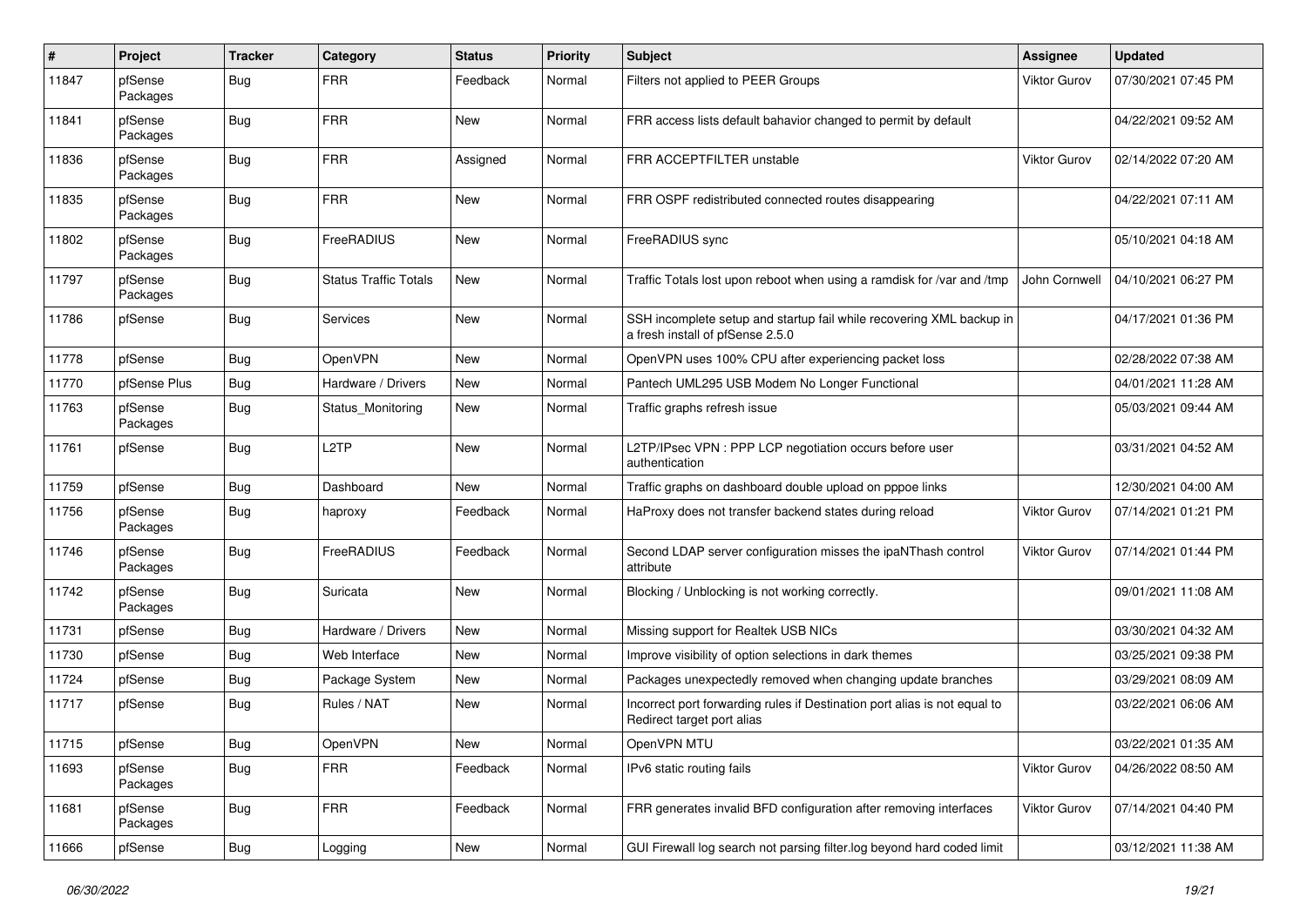| #     | Project             | <b>Tracker</b> | Category        | <b>Status</b> | <b>Priority</b> | <b>Subject</b>                                                                                                                                                                                  | <b>Assignee</b>     | <b>Updated</b>      |
|-------|---------------------|----------------|-----------------|---------------|-----------------|-------------------------------------------------------------------------------------------------------------------------------------------------------------------------------------------------|---------------------|---------------------|
| 11657 | pfSense             | <b>Bug</b>     | Interfaces      | New           | Normal          | netmap_ring_reinit error                                                                                                                                                                        |                     | 03/18/2021 10:32 PM |
| 11641 | pfSense             | <b>Bug</b>     | Interfaces      | New           | Normal          | On xn based interfaces without the VLANMTU flag the first VLAN tag<br>defined does not follow the parent interface MTU settings. All<br>subsequent VLAN tags follow the parent interface's MTU. |                     | 03/09/2021 06:42 PM |
| 11626 | pfSense Plus        | Bug            | Authentication  | New           | Normal          | Google LDAP connection failed due to lack of SNI for TLS 1.3                                                                                                                                    | Luiz Souza          | 06/27/2022 07:23 AM |
| 11619 | pfSense             | <b>Bug</b>     | Upgrade         | New           | Normal          | Unable to upgrade 2.4.4-p3 to 2.5/21.02-p1                                                                                                                                                      |                     | 08/15/2021 10:00 AM |
| 11610 | pfSense<br>Packages | <b>Bug</b>     | <b>NET-SNMP</b> | New           | Normal          | NET-SNMP is not setting the correct permissions on AgentX                                                                                                                                       |                     | 06/28/2021 07:54 AM |
| 11592 | pfSense<br>Packages | Bug            | node exporter   | New           | Normal          | Node exporter can not read system statistics                                                                                                                                                    |                     | 10/15/2021 09:37 PM |
| 11556 | pfSense             | Bug            | Rules / NAT     | New           | Normal          | Kill all states associated with a NAT address                                                                                                                                                   |                     | 03/19/2021 10:29 AM |
| 11548 | pfSense             | <b>Bug</b>     | Rules / NAT     | New           | Normal          | "rule expands to no valid combination" error from port forward<br>automatic rule mixing IPv4 and IPv6 elements                                                                                  |                     | 02/27/2021 03:18 PM |
| 11541 | pfSense             | Bug            | OpenVPN         | New           | Normal          | OpenVPN status does not work properly when set to TCP and<br>Concurrent Connections = 1                                                                                                         |                     | 03/02/2021 02:27 PM |
| 11539 | pfSense             | Bug            | <b>IPsec</b>    | Feedback      | Normal          | Mobile IPsec "split include" value of 0.0.0.0/0 causes some clients to<br>fail                                                                                                                  | Jim Pingle          | 06/28/2022 12:01 PM |
| 11525 | pfSense<br>Packages | Bug            | Suricata        | New           | Normal          | pfsense 2.5.0 release version for vlan issue to suricata                                                                                                                                        |                     | 11/11/2021 08:16 AM |
| 11522 | pfSense<br>Packages | Bug            | Zabbix          | New           | Normal          | fping6 error                                                                                                                                                                                    |                     | 02/24/2021 07:13 AM |
| 11515 | pfSense<br>Packages | Bug            | node exporter   | Feedback      | Normal          | node_exporter 0.18.1_1 - Unable to interact or start the service from<br>web ui                                                                                                                 | <b>Viktor Gurov</b> | 07/14/2021 12:37 PM |
| 11503 | pfSense             | Bug            | OpenVPN         | New           | Normal          | Using multiple authentication backends on an OpenVPN server fails                                                                                                                               |                     | 02/23/2021 12:23 PM |
| 11491 | pfSense<br>Packages | Bug            | haproxy         | Feedback      | Normal          | haproxy-devel v0.62 2 - startup error 'httpchk'                                                                                                                                                 | <b>Viktor Gurov</b> | 06/22/2021 08:46 AM |
| 11479 | pfSense<br>Packages | <b>Bug</b>     | snmptt          | New           | Normal          | snmptt 1.4.2 does not work in daemon mode                                                                                                                                                       |                     | 02/20/2021 04:37 PM |
| 11477 | pfSense<br>Packages | <b>Bug</b>     | <b>FRR</b>      | Feedback      | Normal          | FRR does not recognize some BFD options                                                                                                                                                         | <b>Viktor Gurov</b> | 02/26/2021 10:52 PM |
| 11473 | pfSense             | Bug            | Web Interface   | New           | Normal          | System Activity shows invalid data on SG-3100                                                                                                                                                   |                     | 02/19/2021 08:12 PM |
| 11434 | pfSense<br>Packages | Bug            | squidguard      | Feedback      | Normal          | SquidGuard over 1.16.18 11                                                                                                                                                                      |                     | 04/21/2022 12:40 PM |
| 11430 | pfSense             | <b>Bug</b>     | Interfaces      | New           | Normal          | PHP console spam after Assigning Interfaces                                                                                                                                                     |                     | 10/09/2021 10:37 AM |
| 11429 | pfSense             | <b>Bug</b>     | Web Interface   | New           | Normal          | System Log / Settings form activates "Reset Log Files" button on<br>enter                                                                                                                       |                     | 10/28/2021 01:35 PM |
| 11414 | pfSense<br>Packages | <b>Bug</b>     | pfBlockerNG     | New           | Normal          | Enabling feed "Public_DNS4_all" breaks some Google services                                                                                                                                     |                     | 02/13/2021 02:46 AM |
| 11412 | pfSense             | Bug            | Interfaces      | New           | Normal          | LLDPD Package Doesn't Work with Switchports                                                                                                                                                     |                     | 02/12/2021 08:12 PM |